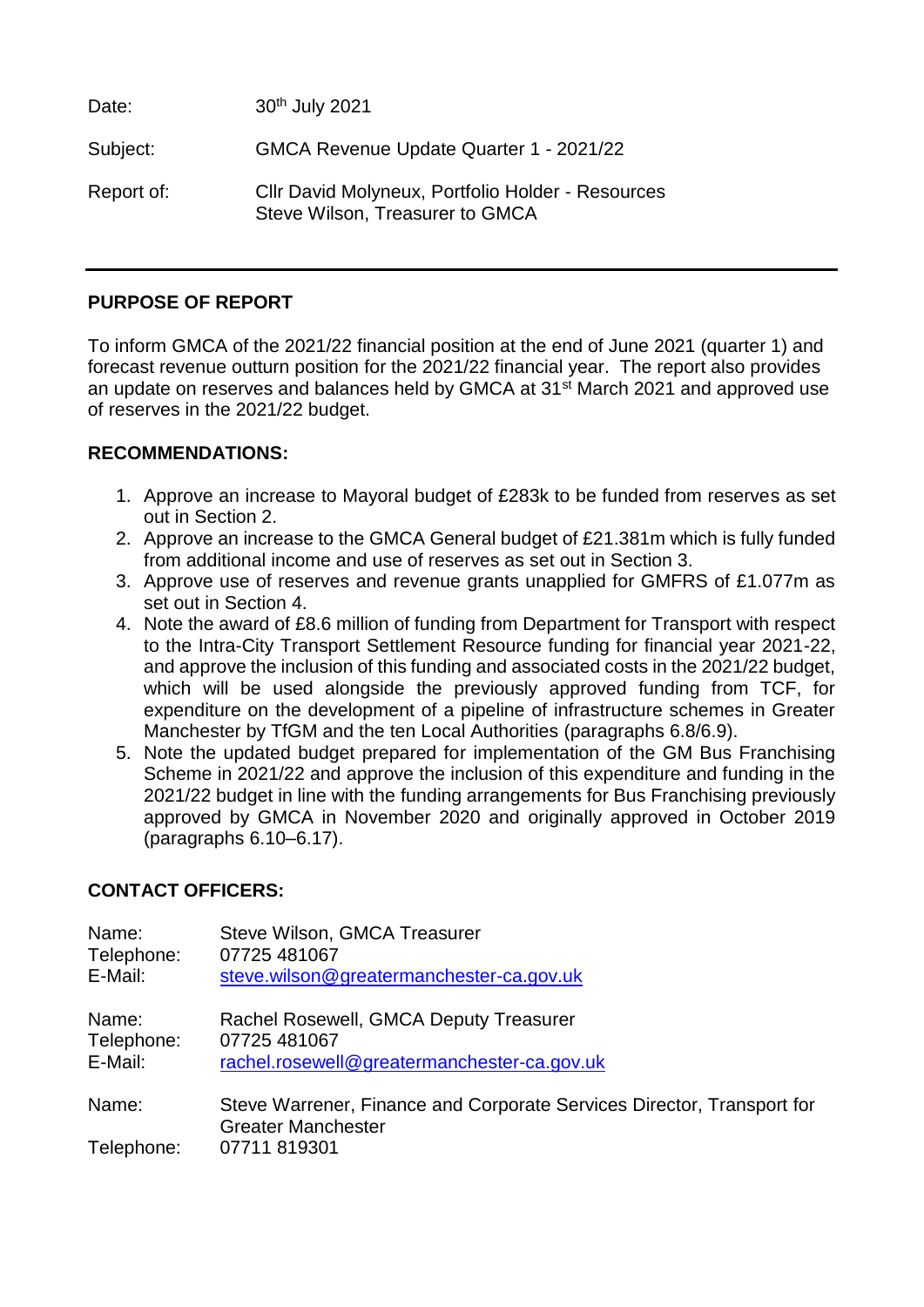**Risk Management** – An assessment of major budget risks faced by the authority are carried out quarterly as part of the reporting process – the risks are identified within the report.

**Legal Considerations** – There are no specific legal implications with regards to the 2021/22 budget update.

**Financial Consequences** – Revenue – The report sets out the forecast outturn position for 2021/22.

**Financial Consequences** – Capital – There are no specific capital considerations contained within the report.

**Equalities Implications:** The report recommendation an increase to the Mayoral budget for tackling inequalities in response to the recommendations of the Independent Inequalities Commission which was reported to GMCA on 25<sup>th</sup> June 2021;

Number of attachments included in the report: 0

## **BACKGROUND PAPERS:**

## **Reports to Greater Manchester Combined Authority:**

Bus Reform – 27<sup>th</sup> November 2020 GMCA Budget Reports – 12th February 2021 Bus Reform: Consultation and the GMCA Response - 23 March 2021 A Bed Every Night  $2021/22 - 26$ <sup>th</sup> March 2021 GM Devolved Adult Education Budget Year 1 update and next steps – 26th March 2021 Greater Manchester Independent Inequalities Commission  $-25<sup>th</sup>$  June 2021

| <b>TRACKING/PROCESS</b>                                              |                                  |     |           |
|----------------------------------------------------------------------|----------------------------------|-----|-----------|
| Does this report relate to a major strategic decision, as set out in |                                  |     | <b>No</b> |
| the GMCA Constitution                                                |                                  |     |           |
|                                                                      |                                  |     |           |
|                                                                      |                                  |     |           |
| <b>EXEMPTION FROM CALL IN</b>                                        |                                  |     |           |
| Are there any aspects in this report which                           |                                  | N/A |           |
| means it should be considered to be                                  |                                  |     |           |
| exempt from call in by the relevant Scrutiny                         |                                  |     |           |
| Committee on the grounds of urgency?                                 |                                  |     |           |
| <b>TGMC</b>                                                          | <b>Overview &amp; Scrutiny</b>   |     |           |
|                                                                      | Committee                        |     |           |
| N/A                                                                  | <b>GM Corporate Issues &amp;</b> |     |           |
|                                                                      | Reform 7th September 2021        |     |           |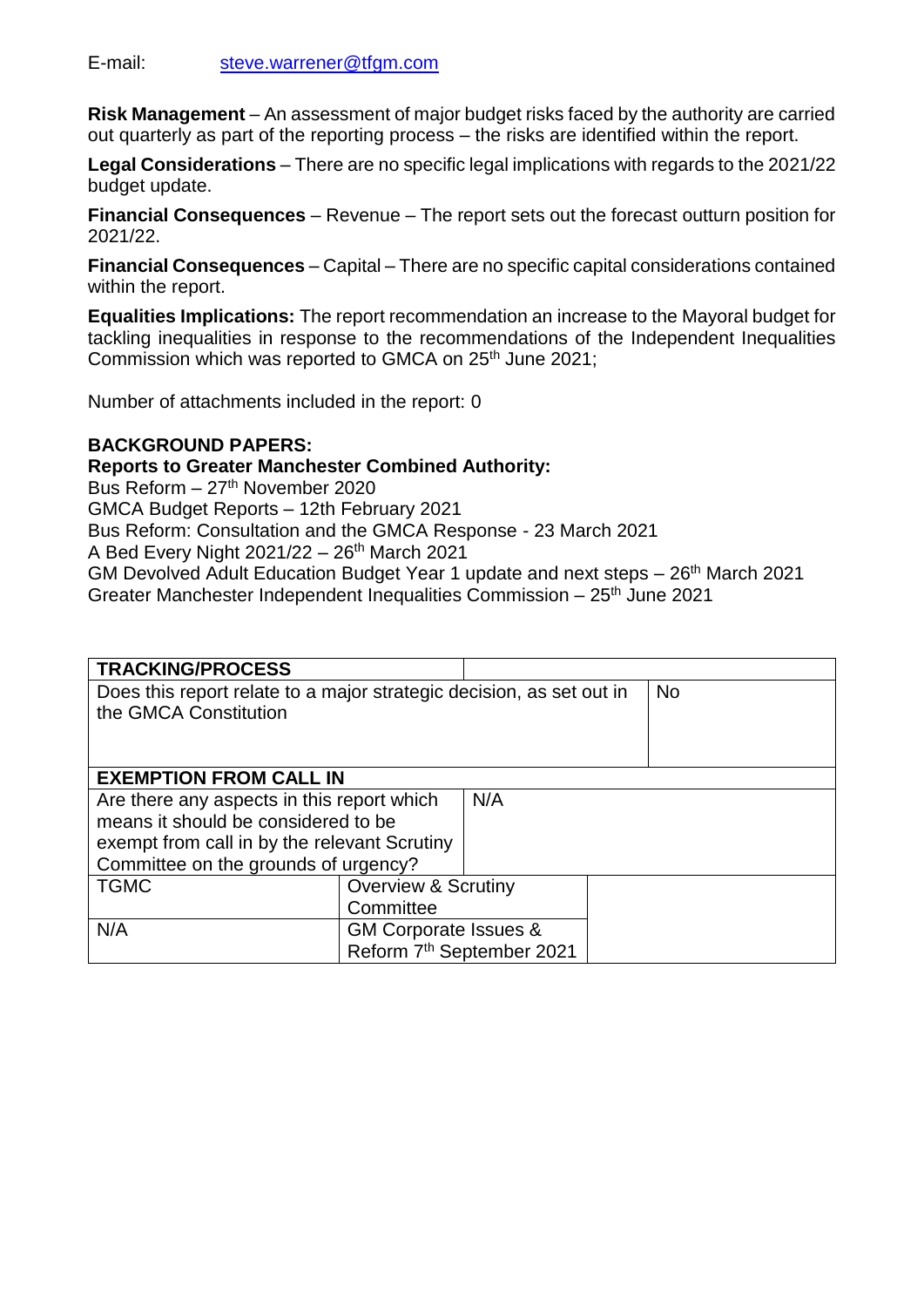# **1. INTRODUCTION**

- 1.1 The report details the GMCA actual position to  $30<sup>th</sup>$  June 2021 and forecast revenue outturn position for 2021/22, covering Mayoral General Budget, Mayoral GM Fire and Rescue Budget (GMFRS), GMCA General Budgets, GM Waste and Transport including Transport for Greater Manchester (TfGM). It provides an analysis of the significant forecast variances in year compared to approved budget, seeks approval for revisions to the budget and provides details on usable revenue reserves and balances.
- 1.2 The position at Quarter 1 is summarised in the table below with further detail on the variances provided in the report.

| <b>Summary 2021/22</b>         | <b>Approved Budget</b> |               |              | <b>Forecast Outturn</b> |               |              |        | Variance      |        |
|--------------------------------|------------------------|---------------|--------------|-------------------------|---------------|--------------|--------|---------------|--------|
| <b>Quarter 1</b>               | Exp                    | <b>Income</b> | <b>Total</b> | Exp                     | <b>Income</b> | <b>Total</b> | Exp    | <b>Income</b> | Total  |
|                                | £000                   | £000          | £000         | £000                    | £000          | £000         | £000   | £000          | £000   |
| Mayoral                        | 126,747                | $-126.747$    | 0            | 127,028                 | $-127,028$    | 0            | 283    | $-283$        | 0      |
| <b>GMCA General</b>            | 224,044                | $-224,044$    | 0            | 245,876                 | $-245,876$    | 0            | 21,832 | $-21,832$     | 0      |
| <b>GMFRS</b>                   | 110,558                | $-110,558$    | 0            | 109,618                 | $-110,558$    | $-940$       | $-940$ | 0             | $-940$ |
| Waste                          | 162,402                | $-162.402$    | 0            | 161,811                 | $-162,402$    | $-591$       | $-591$ | 0             | $-591$ |
| Transport                      | 246,426                | $-246,426$    | 0            | 266,676                 | $-266,676$    | 0            | 20,250 | $-20.250$     | 0      |
| Memorandum item<br><b>TfGM</b> | 173,680                | $-173,680$    | 0            | 193,930                 | $-193,930$    | 0            | 20,250 | $-20.250$     | 0      |

1.3 The provisional 2020/21 general and earmarked opening reserves and planned use of reserves in 2021/22 as per the approved budget in February 2021 is summarised in the table below with a further breakdown provided for information in Appendix 1.

| <b>Usable Reserves and Balances</b> | <b>General Reserves</b>  |                             | <b>Other Reserves &amp; Balances</b> |                            |
|-------------------------------------|--------------------------|-----------------------------|--------------------------------------|----------------------------|
| 2021/22                             | <b>Opening Balance 1</b> | <b>Opening</b>              | 2021/22                              | Projected                  |
|                                     | <b>April 2021</b>        | <b>Balances</b><br>01/04/21 | <b>Planned</b><br>Use as per         | <b>Balance</b><br>31/03/22 |
|                                     |                          |                             | approved                             |                            |
|                                     |                          |                             | budget                               |                            |
|                                     |                          |                             |                                      |                            |
|                                     | £000s                    | £000s                       | £000s                                | £000s                      |
| <b>GMCA</b>                         | (4, 245)                 | (76, 942)                   | 27,733                               | (49, 208)                  |
| GMFRS*                              | (12,093)                 | (29, 229)                   | 8,255                                | (20, 974)                  |
| Mayoral                             | 0                        | (13,630)                    | 6,634                                | (6,996)                    |
| Transport                           | (1,085)                  | (164, 675)                  | 17,618                               | (147, 057)                 |
| Waste                               | (12, 132)                | (32,056)                    | 270                                  | (31, 786)                  |
| <b>Total Revenue Reserves</b>       | (29, 555)                | (316, 532)                  | 60,510                               | (256, 021)                 |

\*Note that GMFRS approved use of reserves in 2021/22 is £2.7m for the capital programme and £5.555m for the revenue budget (as per the figure shown in the table at paragraph 4.1 below)

# **2. MAYORAL BUDGET**

2.1 The Mayoral budget for 2021/22 approved by GMCA in February 2021 is £126.747m. At the end of quarter 1 the forecast position for the Mayoral budget is breakeven.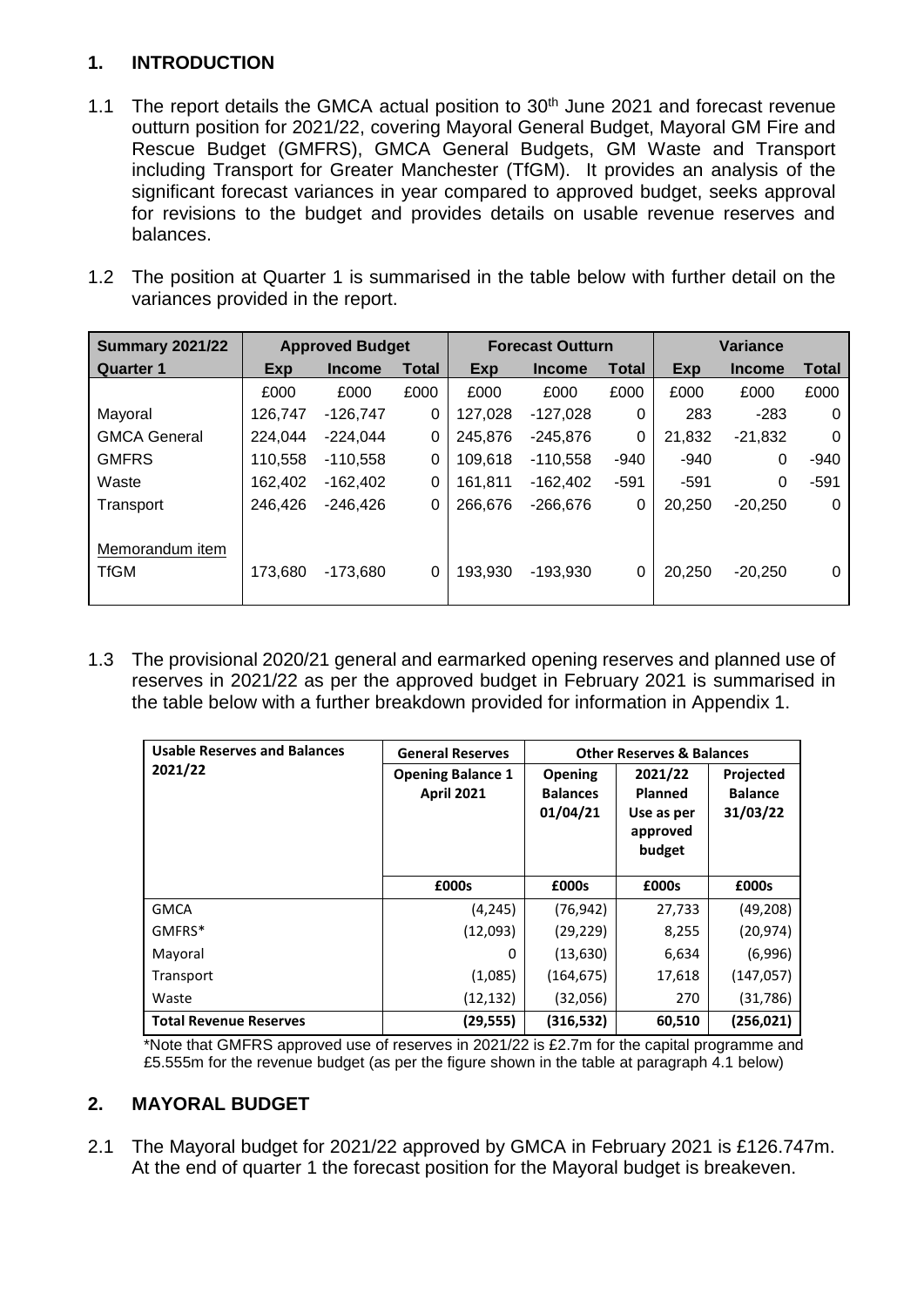- 2.2 The table below summarises the position and shows an increase in forecast expenditure of £283k due additional costs for Mayoral priorities relating to:
	- Additional funding of £250K for tackling inequalities in response to the recommendations of the Independent Inequalities Commission which was reported to GMCA on 25<sup>th</sup> June 2021;
	- Funding to support 'No Child Goes Hungry' campaign during the April and May school holidays.

| <b>Mayoral Revenue Monitoring</b>        | <b>Approved</b> | <b>Actual</b>    | <b>Forecast</b> | <b>Forecast</b> |
|------------------------------------------|-----------------|------------------|-----------------|-----------------|
| 2021/22                                  | <b>Budget</b>   | <b>Quarter 1</b> | <b>Outturn</b>  | <b>Variance</b> |
|                                          | £000            | £000             | £000            | £000            |
| <b>Employee Related</b>                  | 457             | 109              | 457             | 0               |
| <b>Supplies and Services</b>             | 2               |                  | 2               | 0               |
| <b>Travel Related</b>                    | 32              | 0                | 26              | -6              |
| Corporate Recharge                       | 756             | 0                | 756             | 0               |
| <b>Mayoral Priorities</b>                | 19,250          | 39               | 19,539          | 289             |
| Mayoral Transport                        | 106,250         | 0                | 106,250         | 0               |
|                                          |                 |                  |                 |                 |
| <b>Total Expenditure</b>                 | 126,747         | 149              | 127,030         | 283             |
|                                          |                 |                  |                 |                 |
| <b>Mayoral Precept</b>                   | $-18,709$       | $-4,677$         | $-18,709$       | 0               |
| <b>Collection Fund Surplus /-Deficit</b> | 855             | 214              | 855             | O               |
| <b>Collection Fund Compensation</b>      | $-103$          | 0                | $-103$          | O               |
| <b>Local Council Tax Scheme</b>          | $-504$          | $-502$           | $-504$          | 0               |
| <b>BSOG</b> grant                        | $-13,100$       | $-13,100$        | $-13,100$       | 0               |
| Mayoral Capacity grant                   | $-1,000$        | $-1,000$         | $-1,000$        | O               |
| Statutory charge                         | $-86,700$       | $-26,010$        | $-86,700$       | 0               |
| Use of Reserves                          | $-6,636$        | 0                | $-6,919$        | $-283$          |
| <b>External Income</b>                   | $-850$          | $\mathbf 0$      | $-850$          | 0               |
| <b>Gross Income</b>                      | $-126,747$      | $-45,075$        | $-127,030$      | $-283$          |
|                                          |                 |                  |                 |                 |
| <b>Net Expenditure</b>                   | $\bf{0}$        | $-44,927$        | $\bf{0}$        | $\bf{0}$        |

2.3 It is proposed to fund £283k of the additional costs from Mayoral reserves.

# **3. GMCA General Budget**

- 3.1 The 2021/22 budget approved for GMCA in February 2021 was £224.044m funded from recurrent and non-recurrent sources, made up of local precepts and levies, government grants and reserves. The forecast position at the end of quarter 1 is breakeven.
- 3.2 The table below provides a breakdown of the GMCA budget and the forecast outturn position at Quarter 1:

| <b>GMCA General Budget 2021/22</b> | <b>Approved</b> | <b>Actual</b>    | <b>Forecast</b> | <b>Forecast</b> |
|------------------------------------|-----------------|------------------|-----------------|-----------------|
|                                    | <b>Budget</b>   | <b>Quarter 1</b> | <b>Outturn</b>  | <b>Variance</b> |
| <b>Directorate</b>                 | £000            | £000             | £000            | £000            |
| <b>Digital</b>                     | 1,674           | 617              | 1,674           |                 |
| Economy                            | 18,763          | 2,426            | 20,738          | 1,975           |
| Environment                        | 2,697           | 581              | 2,943           | 246             |
| Place                              | 7,631           | 2,450            | 7,724           | 93              |
| <b>Public Service Reform</b>       | 21,993          | 4,400            | 21,997          |                 |
| <b>Work and Skills</b>             | 140,406         | 28,102           | 158,335         | 17,929          |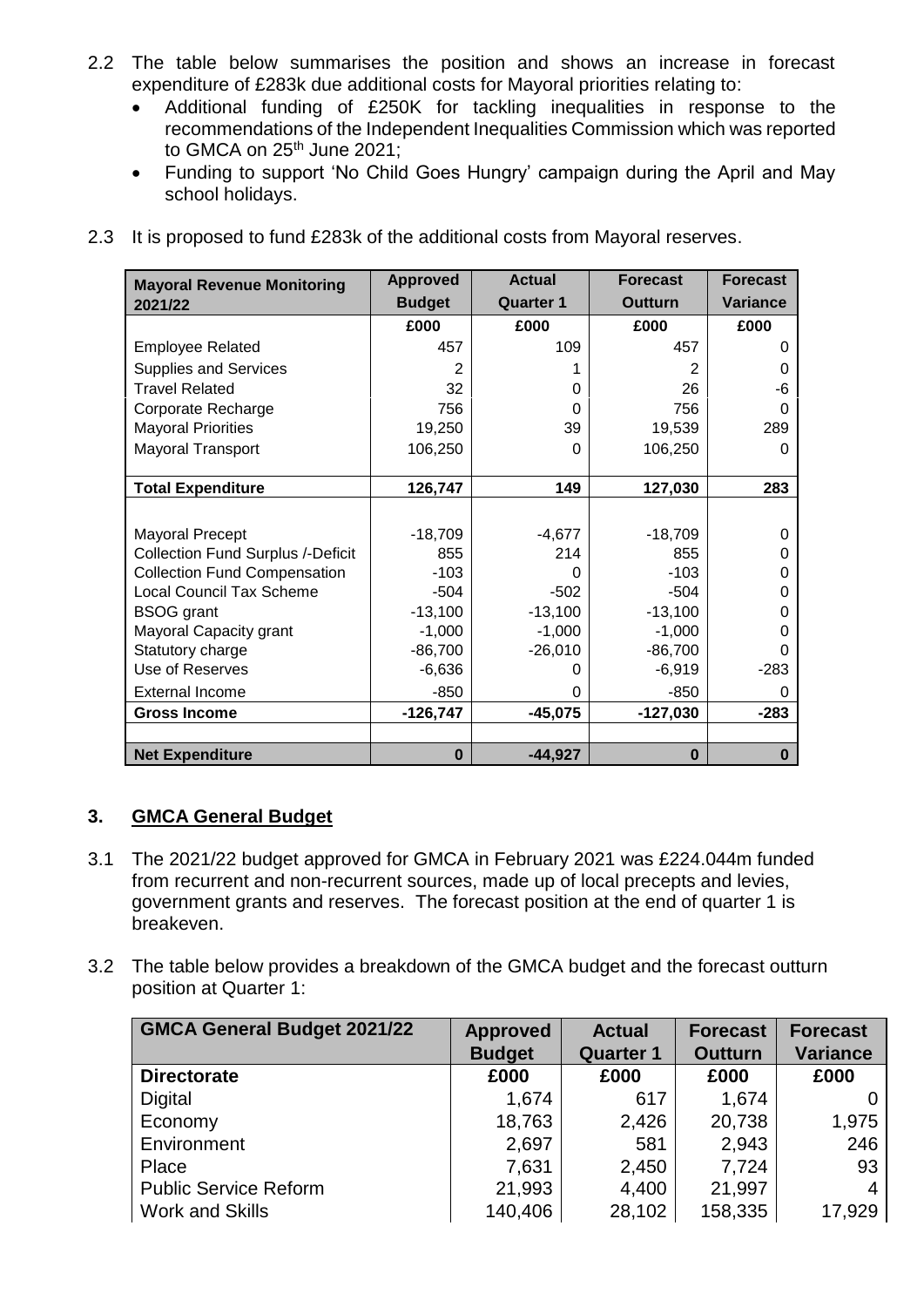| <b>GMCA Corporate</b>    | 27,080     | 4,501      | 28,665     | 1,585     |
|--------------------------|------------|------------|------------|-----------|
| <b>GM Election</b>       | 3,800      | 102        | 3,800      |           |
| <b>Gross Expenditure</b> | 224,044    | 43,178     | 245,876    | 21,832    |
| <b>Funding</b>           | $-224,044$ | $-129,408$ | $-245,876$ | $-21,832$ |
| <b>Net Expenditure</b>   |            | $-86,230$  |            |           |

- 3.3 Since the 2021/22 budget was approved in February 2021 there have been changes to planned expenditure for the Economy, Work and Skills and GMCA Corporate Directorates. Overall this is an increase to the GMCA budget of £21.832m which is fully funded from additional income and reserves as set out below. The GMCA is requested to approve an increase to the 2021/22 GMCA General budget to £245.876m.
- 3.4 For the Economy Directorate the is an increase in planned spend of £1.975m in relation to:
	- Department for Business, Energy & Industrial Strategy (BEIS) funding of £664k for the Peer Network programme delivered for Greater Manchester by the Business Growth Hub;
	- £600k for Marketing Manchester and £200k for MIDAS as part of £2.250m threeyear programme funded from retained Business Rates, approved by GMCA on 27<sup>th</sup> November 2020:
	- £469k for Industrial Strategy funded from the £3.8m from retained Business Rates, previously approved by GMCA;
	- £42k other minor budget variances.
- 3.5 For the Work and Skills Directorate an increase to planned spend of £17.929m. The majority of this is in relation to the following programmes:
	- £5.653m for the Adult Education Budget (AEB) National Skills Fund Adult Level 3 which was reported to GMCA in March 2021 as part of the GM Devolved AEB update report;
	- £1.638m from European Social Fund (ESF) Youth Guarantee Programme. Funding of £11.850m awarded by ESF to be spent up to December 2023. A further report will be brought GMCA to seek approval for delegation to proceed with procurement for delivery to commence later in 2021;
	- £476k from Department for Education for Retrofit Bootcamp;
	- £500k from Department for Education for Digital Bootcamp.
- 3.6 In addition there is funding held in reserve from 2020/21 of £5.960m for AEB, £2.946m for Working Well and £935k for Work & Health Programme which has now been included in the projected spend for 2021/22 to allow continued focused activity coming out of the COVID-19 pandemic. Other budget variances result in a reduction of £179k in planned spend, particularly in relation to ESF Skills for Growth savings from staffing.
- 3.7 For the GMCA Corporate Directorate there is an increase in planned spend of £1.585m in relation to COVID-19, such as the temporary mortuary, homelessness provision, personal protective equipment, communications etc that will be funded from resource from GM local authorities, NHS and GMCA reserves.
- 3.8 There are smaller changes for the Environment Directorate and Place Directorate with an increase in funding of £246k for Great Places largely in relation to the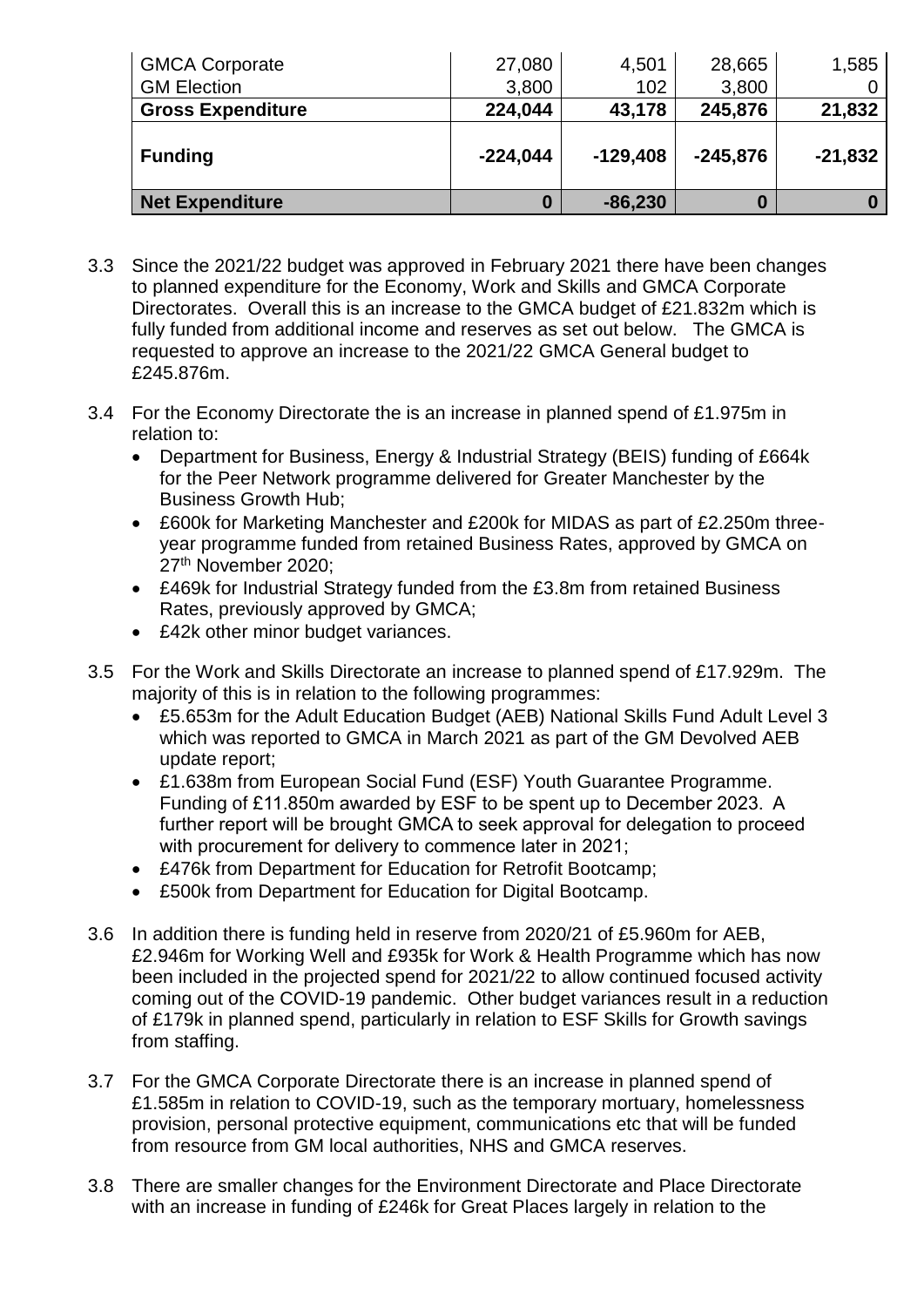National Lottery Funding and a £93k transfer from reserves for the Creative Industry Scale Up.

3.9 For the Public Service Reform Directorate there is a shortfall of funding from Ministry for Housing, Communities and Local Government (MHCLG) for the Rough Sleeper Initiative of £500k which was planned for the A Bed Every Night 2021/22 reported to GMCA on 26<sup>th</sup> March 2021. The breakeven position above reflects a proposal to fund this shortfall from the Mayoral priority reserve created from the 2020/21 underspend on the Opportunity Pass.

# **4. MAYORAL GENERAL – GM FIRE AND RESCUE SERVICE**

4.1 The 2021/22 budget for GM Fire and Rescue Service (GMFRS) in February 2021 was £110.558m. The forecast revenue outturn position at quarter 1 is an underspend of £940k. The table below provides a summary of the position:

| <b>GMFRS Budget 2021/22</b>             | <b>Approved</b><br><b>Budget</b> | <b>Actual</b><br><b>Quarter 1</b> | <b>Forecast</b><br><b>Outturn</b> | <b>Forecast</b><br><b>Variance</b> |
|-----------------------------------------|----------------------------------|-----------------------------------|-----------------------------------|------------------------------------|
|                                         | £000                             | £000                              | £000                              | £000                               |
| <b>Employees</b>                        | 86,991                           | 20,532                            | 86,875                            | $-115$                             |
| <b>Indirect Employees</b>               | 1,711                            | $-15$                             | 1,600                             | $-111$                             |
| Premises                                | 4,932                            | 644                               | 4,859                             | $-73$                              |
| Transport                               | 2,283                            | 377                               | 2,087                             | $-196$                             |
| Supplies & Services                     | 8,897                            | 2,489                             | 8,464                             | $-433$                             |
| <b>Support Services</b>                 | 7,587                            | $-1$                              | 7,596                             | 9                                  |
| <b>Capital Financing Costs</b>          | 90                               | 0                                 | 90                                | $\mathbf 0$                        |
| <b>Government Grants</b>                | $-768$                           | $-274$                            | $-768$                            | $\mathbf 0$                        |
| <b>Other Grants &amp; Contributions</b> | $-2,244$                         | $-75$                             | $-2,244$                          | 0                                  |
| <b>Customer &amp; Client Receipts</b>   | $-2,586$                         | $-388$                            | $-2,606$                          | $-20$                              |
|                                         |                                  |                                   |                                   |                                    |
| <b>Total Service Budget</b>             | 106,893                          | 23,289                            | 105,953                           | -940                               |
|                                         |                                  |                                   |                                   |                                    |
| <b>Capital Financing Costs</b>          | 2,316                            | $\mathbf 0$                       | 2,316                             | 0                                  |
| <b>Transfer to Earmarked Reserve</b>    | 1,349                            | 0                                 | 1,349                             | $\overline{0}$                     |
|                                         |                                  |                                   |                                   |                                    |
| <b>Total Expenditure</b>                | 110,558                          | 23,289                            | 109,618                           | $-940$                             |
|                                         |                                  |                                   |                                   |                                    |
| Funded by:                              |                                  |                                   |                                   |                                    |
| <b>Localised Business Rates</b>         | $-10,297$                        | $-2,574$                          | $-10,297$                         | 0                                  |
| Baseline funding                        | $-40,353$                        | $-10,895$                         | $-40,353$                         | 0                                  |
| Section 31 - Business rates related     | $-3,942$                         | $-634$                            | $-3,942$                          | $\mathbf 0$                        |
| Section 31 - Pension related            | $-5,605$                         | $-5,605$                          | $-5,605$                          | $\boldsymbol{0}$                   |
| Precept income (at £59.95 Band D)       | $-50,041$                        | $-12,510$                         | $-50,041$                         | $\boldsymbol{0}$                   |
| <b>Collection Fund surplus/deficit</b>  | 5,236                            | 132                               | 5,236                             | $\mathbf 0$                        |
| <b>Total Funding</b>                    | $-105,003$                       | $-32,087$                         | $-105,003$                        | $\boldsymbol{0}$                   |
|                                         |                                  |                                   |                                   |                                    |
| <b>Transfers from Reserves</b>          | $-5,555$                         | $\boldsymbol{0}$                  | $-5,555$                          | $\boldsymbol{0}$                   |
| <b>Net Expenditure</b>                  | $\boldsymbol{0}$                 | $-8,798$                          | $-940$                            | $-940$                             |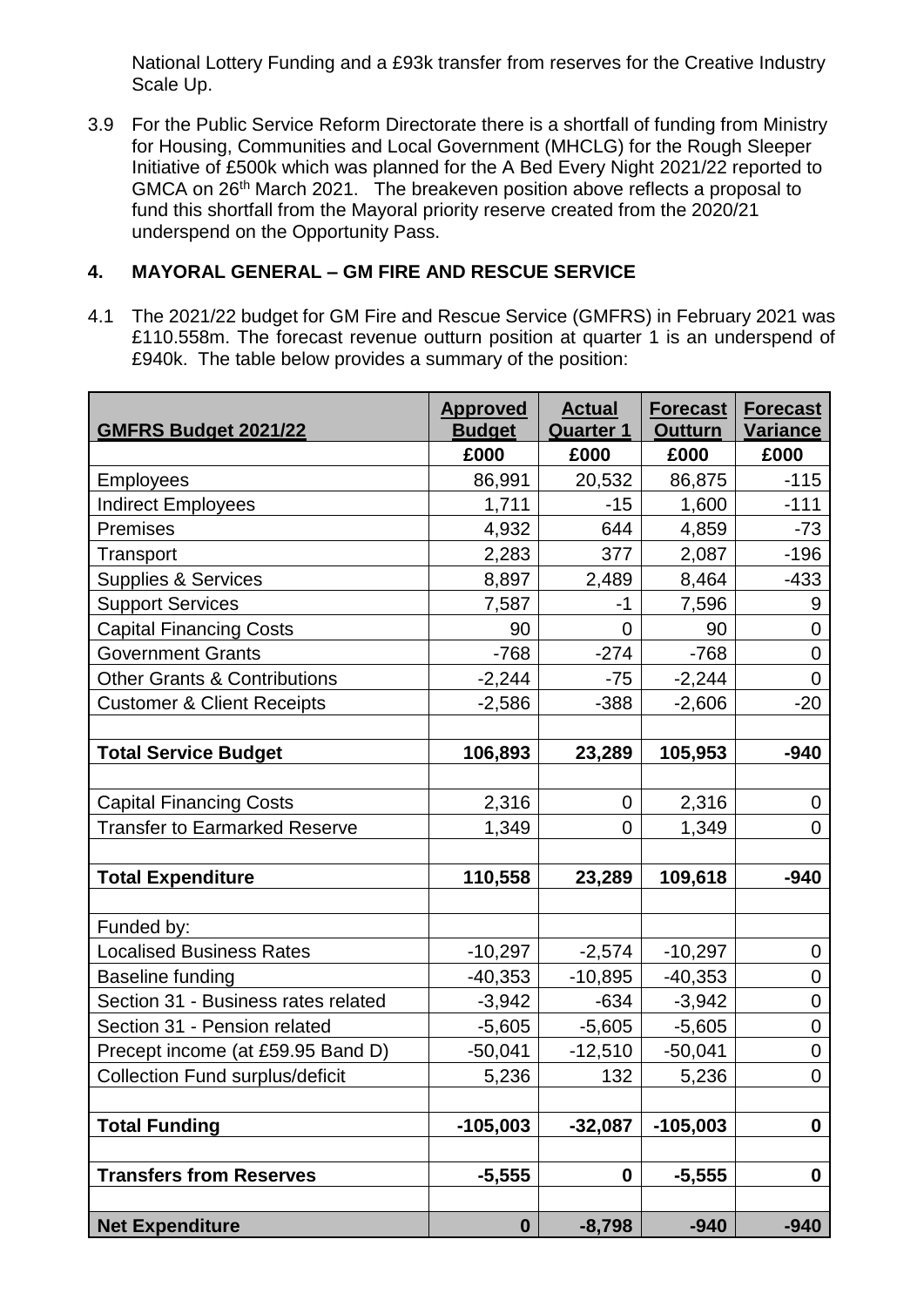4.2 GMFRS requires the use of reserves as listed below, for which, approval is sought to increase the budget. One off costs to be incurred during 2021/22 were identified and transfers to reserves were included in the 2020/21 outturn report to fund these costs.

| <b>Planned transfers from reserves</b>      | £000  |
|---------------------------------------------|-------|
| <b>Earmarked reserves</b>                   |       |
| <b>Estates Facilities</b>                   | 157   |
| <b>Littleborough Station</b>                | 16    |
| <b>Training Plan</b>                        | 332   |
| <b>Prevention Campaigns</b>                 | 24    |
|                                             |       |
| <b>Total Earmarked reserves</b>             | 529   |
|                                             |       |
| <b>Revenue Grants Unapplied:</b>            |       |
| <b>Building Risk Review</b>                 | 76    |
| <b>Grenfell Infrastructure</b>              | 97    |
| <b>Pension Admin Grant</b>                  | 113   |
| <b>Protection Board Accreditation Grant</b> | 66    |
| <b>Protection Uplift Grant</b>              | 157   |
| <b>Waking Watch Relief Grant</b>            | 41    |
|                                             |       |
| <b>Total Revenue Grants Unapplied</b>       | 548   |
|                                             |       |
| <b>Total Reserves and Grants</b>            | 1,077 |

#### Employee Related

- 4.3 Employees pay and pensions is a forecast underspend of £115k. This forecast is based on the current strength figures across GMFRS with the addition of 1.5% increase from July for pay award. The pay award budget was set at 0%, however, the increase is being absorbed through vacancies.
- 4.4 The forecast also includes expected costs of future new recruit cohorts throughout the financial year. The figures do not include any assumptions of future leavers, however, the Service are expecting that the forecast will reduce from that currently reported as a result due to high numbers of leavers, which will be updated in future reports.
- 4.5 The pay underspend is mainly attributable to the number of uniformed posts being lower than the budgeted establishment. The recruitment strategy seeks to increase headcount up to budgeted establishment numbers by September 2022. Prearranged overtime has been included in the forecast based on average cost to date for the hours required to maintain ridership. This cost is expected to reduce as the number of personnel increases which will be factored into future forecasts.

#### Non–pay related

4.6 Indirect Employee Allowances position is an underspend of £111k. The underspend is mainly in relation to a reduction in mileage costs for detachments.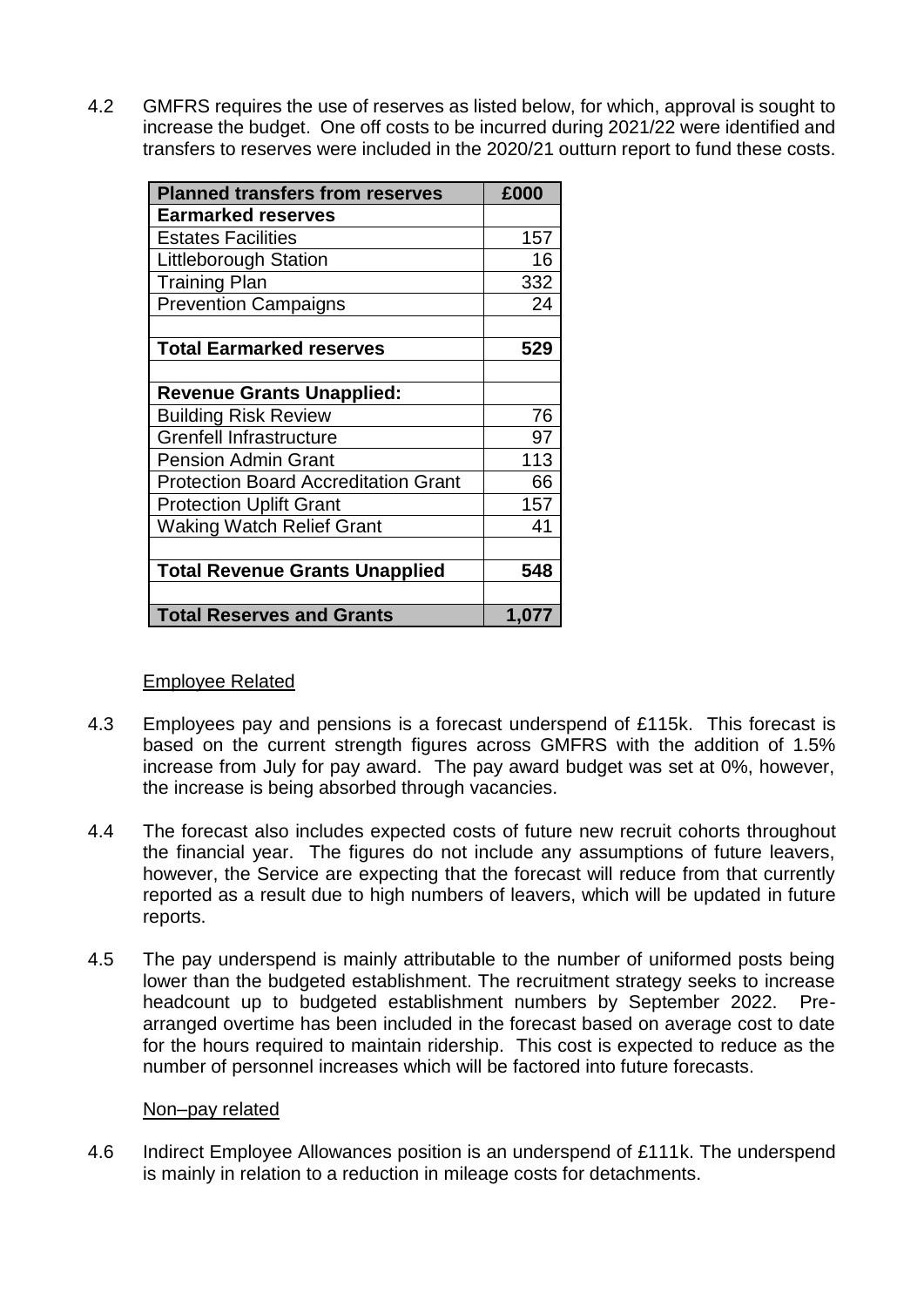- 4.7 Premises Related expenditure is currently forecast to budget, with the exception of business rates, however, further information is being gained to inform forecasts in this area. The forecast for business rates of £73k underspend reflects the information currently received and the Service are working with property consultants to quantify the one off in-year rebate relating to previous years.
- 4.8 Transport Related forecast is an underspend of £196k based on costs incurred to date, however, travel costs may increase in line with the easing of national restrictions.
- 4.9 Supplies, Services and Other Expenditure is forecast at an underspend of £433k including savings identified in year which will be reinvested if pressures arise during the financial year.
- 4.10 Support Services budget incorporates the central recharges received from the wider Combined Authority. This indicates that the actual recharges will be in line with budget with the exception of an identified resource requirement for the whole-time firefighter recruitment and selection process.

Income

4.11 Income is expected to overachieve by £20k which is in relation to the disposal of vehicles. Other elements of income will be closely monitored to identify any further variances.

## **5. GREATER MANCHESTER WASTE**

- 5.1 The 2021/22 budget for Waste in February 2021 was £162.402m based on November 2020 tonnage information supplied by GM Local Authorities and inflation for the Waste and Resource Management Services (WRMS) and Household Waste Recycling Centre Management Services Contracts (HWRCMS).
- 5.2 The position at quarter 1 is an underspend of £591k.The table below provides a breakdown of the position.

| GM Waste Budget 2021/22      | <b>Approved</b><br><b>Budget</b> | <b>Forecast</b><br><b>Outturn</b> | <b>Forecast</b><br><b>Variance</b> |
|------------------------------|----------------------------------|-----------------------------------|------------------------------------|
|                              | £000                             | £000                              | £000                               |
| <b>Operational Costs</b>     | 105,023                          | 105,250                           | 227                                |
| <b>Operational Financing</b> | 48,830                           | 47,492                            | $-1,338$                           |
| <b>Office Costs</b>          | 6,190                            | 6,190                             | 0                                  |
| Non Operational Financing    | 2,629                            | 2,640                             | 11                                 |
| <b>Total Budget</b>          | 162,672                          | 161,572                           | $-1,100$                           |
| Levy Adjustment              | 0                                | 509                               | 509                                |
| Use of Reserves              | $-270$                           | $-270$                            | 0                                  |
| Levy                         | 162,402                          | 161,811                           | $-591$                             |

- 5.3 Operational costs are showing a overspend due to the inclusion of anticipated additional disposal costs during the modification works period at Longley Lane which was originally budgeted for in 2020/21.
- 5.4 Operational financing is showing an underspend due to lower than budgeted interest rates and slightly lower Minimum Revenue Provision (MRP) due to slight delays in the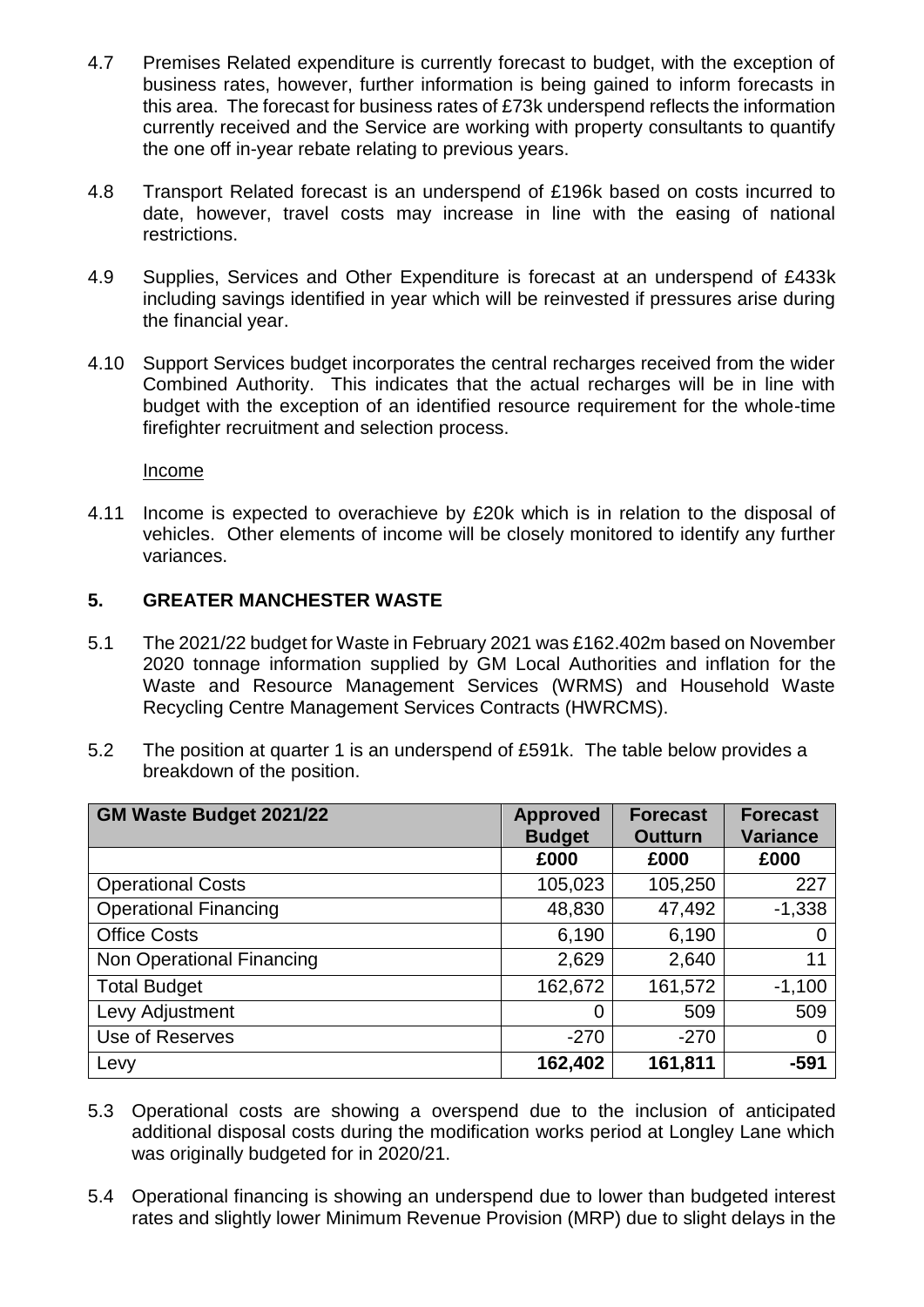capital programme.

5.5 Currently there is a forecast levy adjustment payment to Districts of £509k from reduced tonnages. However, it should be noted that this forecast adjustment is based on quarter 1 data only and could be subject to significant variation through the remainder of the year dependent on resident behaviour, further lifting or any reimposition of COVID-19 restrictions and economic activity. Further updates will be provided throughout the remainder of the year.

# **6. TRANSPORT REVENUE BUDGET**

- 6.1 The Transport revenue budget approved by GMCA in February 2021 is £246.426m, which includes funding from the Transport Levy and Statutory Charge, Mayoral precept, grants and reserves. The majority of the Transport revenue budget is paid to Transport for Greater Manchester (TfGM) for transport delivery and the budget approved for 2021/22 was £173.680m. The remainder of the Transport revenue budget is retained by GMCA for capital financing costs for Metrolink and other programmes. The position against the capital financing budget is breakeven.
- 6.2 The table below summarises the original approved budget for TfGM for 2021/22 and the proposed revised budget at quarter 1 of £193.930m, an increase of £20.250m. A commentary on the key changes is provided below the table.

| <b>TfGM Revenue Budget 2021/22</b>                  | <b>Approved</b><br><b>Budget</b> | <b>Forecast</b><br><b>Outturn</b> | <b>Variance</b> |
|-----------------------------------------------------|----------------------------------|-----------------------------------|-----------------|
|                                                     | £000                             | £000                              | £000            |
| <b>Expenditure</b>                                  |                                  |                                   |                 |
| <b>Concessionary Support</b>                        | 77,900                           | 76,900                            | $-1,000$        |
| <b>Supported Services</b>                           | 32,000                           | 32,000                            |                 |
| <b>Accessible Transport</b>                         | 3,900                            | 3,900                             | O               |
| <b>Operational Costs</b>                            | 35,820                           | 37,320                            | 1,500           |
| <b>Clean Air Plan Costs</b>                         | 6,500                            | 4,200                             | $-2,300$        |
| <b>GMIP development Costs</b>                       | 7,000                            | 17,900                            | 10,900          |
| <b>Bus Franchising costs</b>                        | 4,250                            | 15,400                            | 11,150          |
| Financing                                           | 6,310                            | 6,310                             |                 |
| <b>Total Expenditure</b>                            | 173,680                          | 193,930                           | 20,250          |
|                                                     |                                  |                                   |                 |
| <b>Funded by</b>                                    |                                  |                                   |                 |
| Levy Allocated to TfGM                              | $-36,380$                        | $-36,380$                         | 0               |
| <b>Statutory Charge</b>                             | $-86,700$                        | $-86,700$                         | O               |
| <b>Mayoral Budget</b>                               | $-18,650$                        | $-18,650$                         | 0               |
| <b>Rail Grant</b>                                   | $-1,900$                         | $-1,900$                          | 0               |
| Metrolink funding from Revenue /<br><b>Reserves</b> | $-10,800$                        | $-10,800$                         | 0               |
| Clean Air Plan JAQU grants                          | $-6,500$                         | $-4,200$                          | 2,300           |
| <b>TCF2 funding for GMIP</b>                        | $-7,000$                         | $-9,300$                          | $-2,300$        |
| <b>ICTF funding for GMIP</b>                        | 0                                | $-8,600$                          | $-8,600$        |
| <b>Bus Franchising funding</b>                      | $-4,250$                         | $-15,400$                         | $-11,150$       |
| Utilisation of Reserves/other Grants                | $-1,500$                         | $-2,000$                          | $-500$          |
| <b>Total Funding</b>                                | $-173,680$                       | $-193,930$                        | $-20,250$       |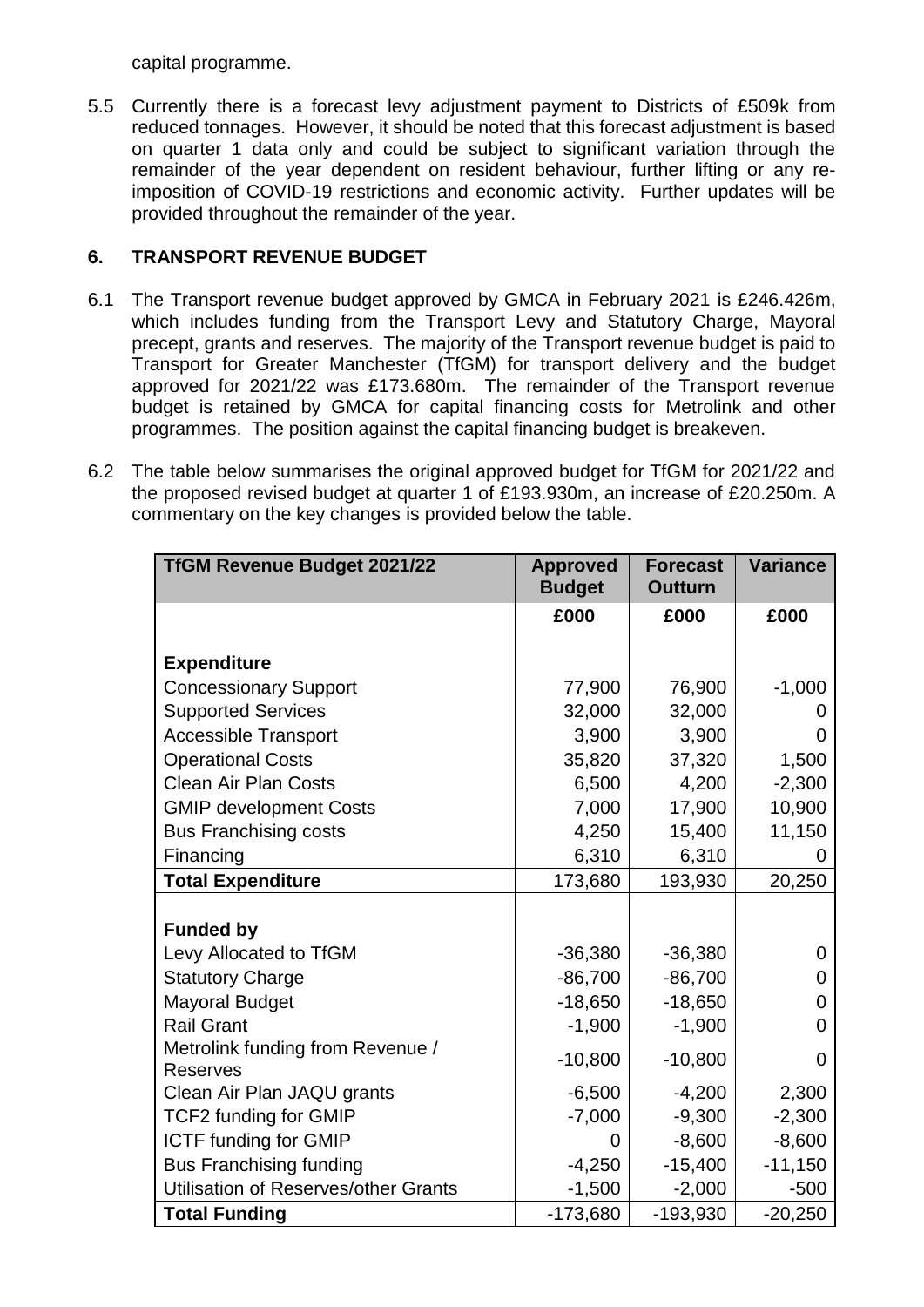| <b>Net Expenditure</b> |  |  |
|------------------------|--|--|

- 6.3 The costs of concessionary reimbursement are currently forecast to outturn slightly below budget, mainly due to lower reimbursement paid in the year to date. Whilst TfGM has, in line with previous Department for Transport (DfT) guidance, continued to reimburse bus operators for concessionary reimbursement in line with pre COVID-19 volumes, adjustments have been made, in line with further DfT guidance, where operated mileage has been less than 100% of pre COVID-19 levels.
- 6.4 The costs of Supported Service and Accessible Transport are currently forecast to outturn in line with budget.
- 6.5 Operational costs are currently forecast to outturn c.£1.5 million higher than the original budget due to the costs of activities which are funded by additional grants and other additional costs incurred, including those with respect to COVID-19.
- 6.6 The costs of completing the Full Business Case for the Clean Air Plan are currently forecast to outturn £2.3 million lower than the original budget due primarily to timing differences. As in previous years, all of these costs are funded by grants from the Government's Joint Air Quality Unit.
- 6.7 As noted in the report on the Transport Budget presented to GMCA on 12 February, in January 2021 GMCA approved, for adoption and publication, the revised Greater Manchester Transport Strategy 2040 and the final version of the Five-Year Transport Delivery Plan (2021-2026) TfGM and the 10 Local Authorities are working to use the interventions identified within the Delivery Plan to continue to develop a pipeline of transport infrastructure to support GM priorities.
- 6.8 In April 2021, the DfT confirmed the award of £8.6m of funding from Intra-City Transport Settlement funding for financial year 2021/22. Alongside the funding of £7m from second tranche of Transforming Cities funding (TCF2) which was approved in the original budget, a carry forward of £2.3m of TCF2 funding from underspend in 2020/21 resulting in a total of £17.9m. This will fund expenditure on the development of a pipeline of transport infrastructures schemes in Greater Manchester by TfGM and the ten Local Authorities.
- 6.9 A development package to utilise this revenue resource has been jointly developed by the GM Delivery Group (TfGM and Local Authorities) and has been endorsed by Directors of Place and Chief Executives. Key development priorities being brought forward from this funding include:
	- Requirements to respond to and prepare for HS2, including developing growth strategies and local plans for stations;
	- Rapid Transit development including future Metrolink extensions and development of Tram Train;
	- A significant ramp-up in development resource and activity for the bus programme, including development of the first Quality Bus Transit (QBT) corridors; and
	- A body of development work focused on local "place-based" priorities and growth locations, including local priorities managed directly by Local Authorities.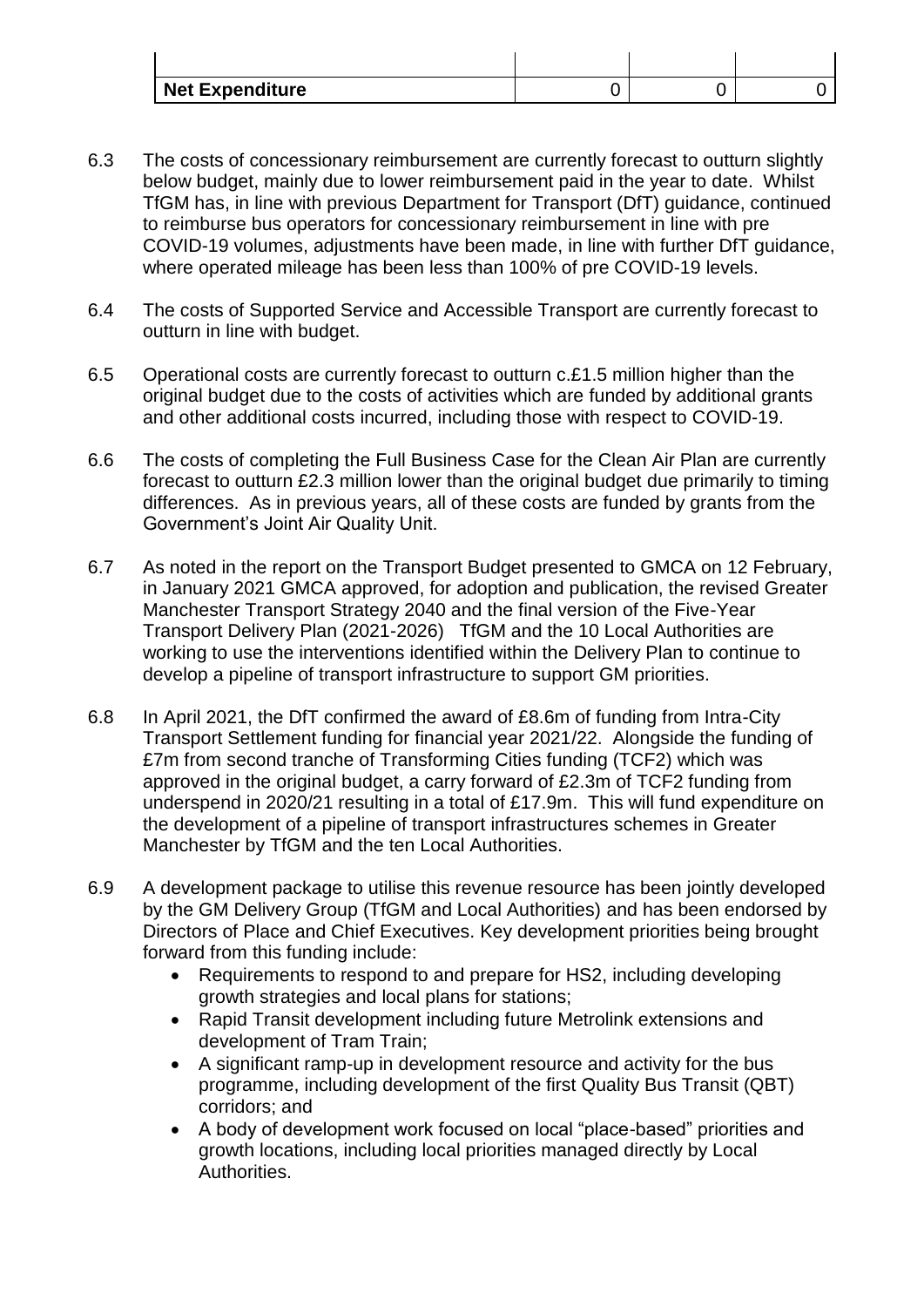- 6.10 The Mayoral General Budget included an estimated sum of £4.250m for the revenue costs of Bus Reform in 2021/22. The budget report of 12 February also noted that, if a decision was taken by the Mayor to introduce bus franchising, a further report would be brought to GMCA for approval of the proposed expenditure and funding arrangements to support the implementation of that decision.
- 6.11 On 25 March 2021 the Mayor made his decision to proceed with bus franchising in Greater Manchester. Work has subsequently been undertaken to further develop the 2021/22 budget for the implementation of bus franchising.
- 6.12 The funding arrangements for these costs were set out Bus Reform report to GMCA in November 2020. The financial strategy included a total budgeted cost to implement Bus Franchising of £134.5m over the period to 2025/26; and that these costs would be funded from a combination of Earnback, a one- off Local Authority contribution, Business Rates pooling receipts, existing 2019/20 precept for Bus Reform and a requirement from future years' precept.
- 6.13 The total forecast costs and funding sources for the implementation of bus franchising is unchanged from the £134.5m previously reported to GMCA. However, the year on year phasing of the costs and funding sources have been reviewed following the decision taken in March to implement the Franchising Scheme
- 6.14 The revenue funding budget for bus franchising, on a re-phased basis, for 2021/22 is £16.9m and the currently forecast revenue expenditure for 2021/22 is £15.4m.
- 6.15 The forecast expenditure in 2021/22 is in line with the next steps required for the implementation and operation of the franchising scheme following the making of the scheme by the Mayor in March 2021, as set out in the May 2021 *'Bus Reform: The Greater Manchester Franchising Scheme for Buses 2021 - Implementation and Operation'* report to GMCA, include:
	- Costs relating to the procurement of local service contracts required for the implementation and operation of tranche 1 of the franchising scheme;
	- Preparatory work necessary to establish, operate and manage the Residual Value mechanism, as set out in the Assessment;
	- Costs relating to the procurement of on-bus equipment, other equipment, and systems and associated services which are necessary for the implementation and operation of the franchising scheme;
	- Allowances for depot and land acquisition financing costs aligned to the depot strategy, as set out in the Assessment; and
	- A quantified risk allowance, in line with the allowance in the Assessment, and as considered appropriate for this stage of development.
- 6.16 Of the currently forecast total expenditure in 2021/22, revenue expenditure of £15.4m is included for approval in the revised budget in the table above.
- 6.17 Approval for capital expenditure of £24.6m is included for approval in the 2021/22 Capital Programme Outturn Report, which is also included on the agenda for this meeting. The currently forecast total capital expenditure of £24.560m includes currently forecast expenditure of £8.9m on 'short life' capital assets, including onbus equipment, other equipment, and systems and associated services; and currently forecast expenditure of £15.7m on the development and delivery of the depot strategy. The revenue implications of the capital expenditure in 2021/22 is included, as appropriate, in the forecast revenue expenditure of £15.4m.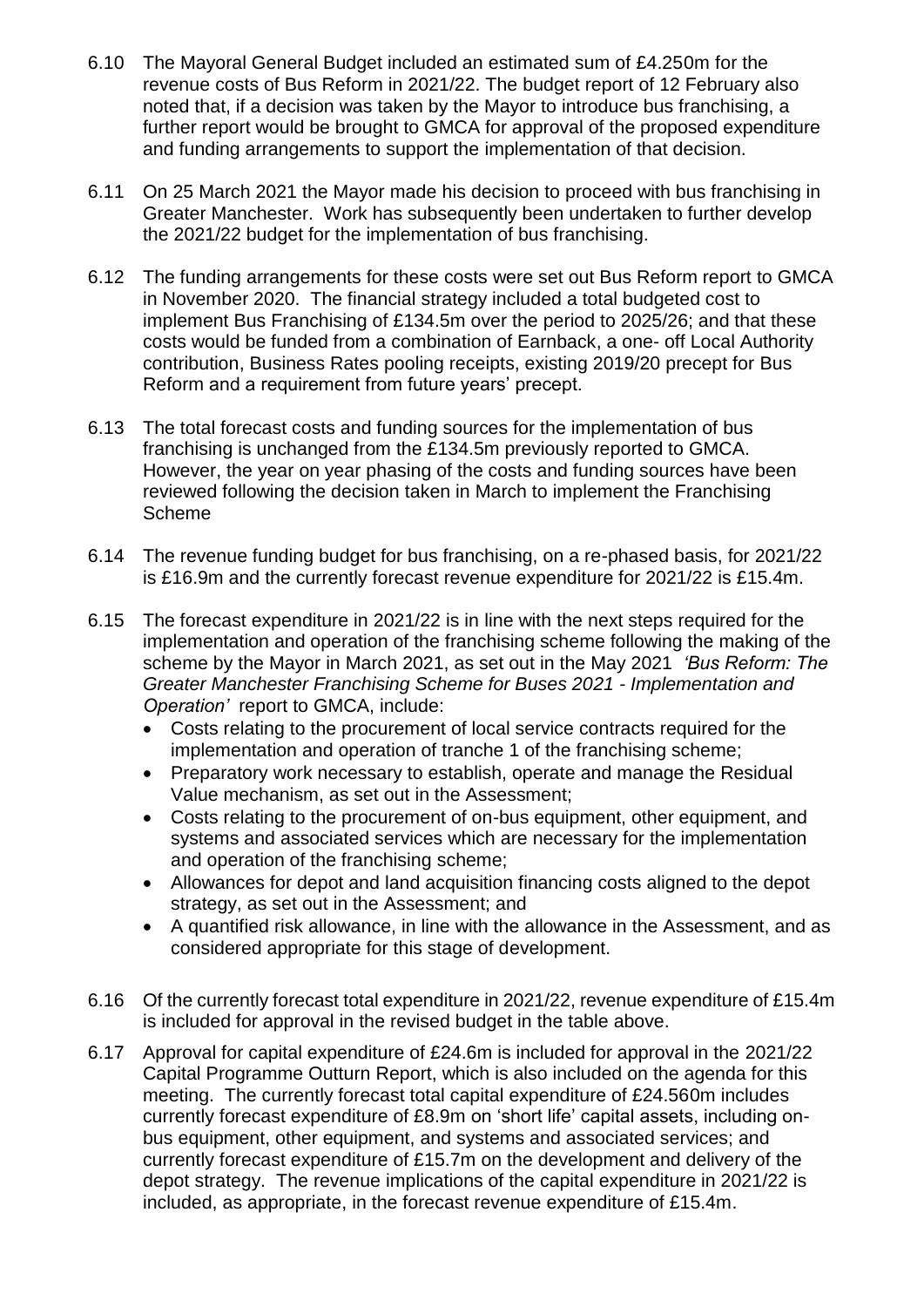# **7. Recommendations**

7.1 Recommendations are included at the front of the report.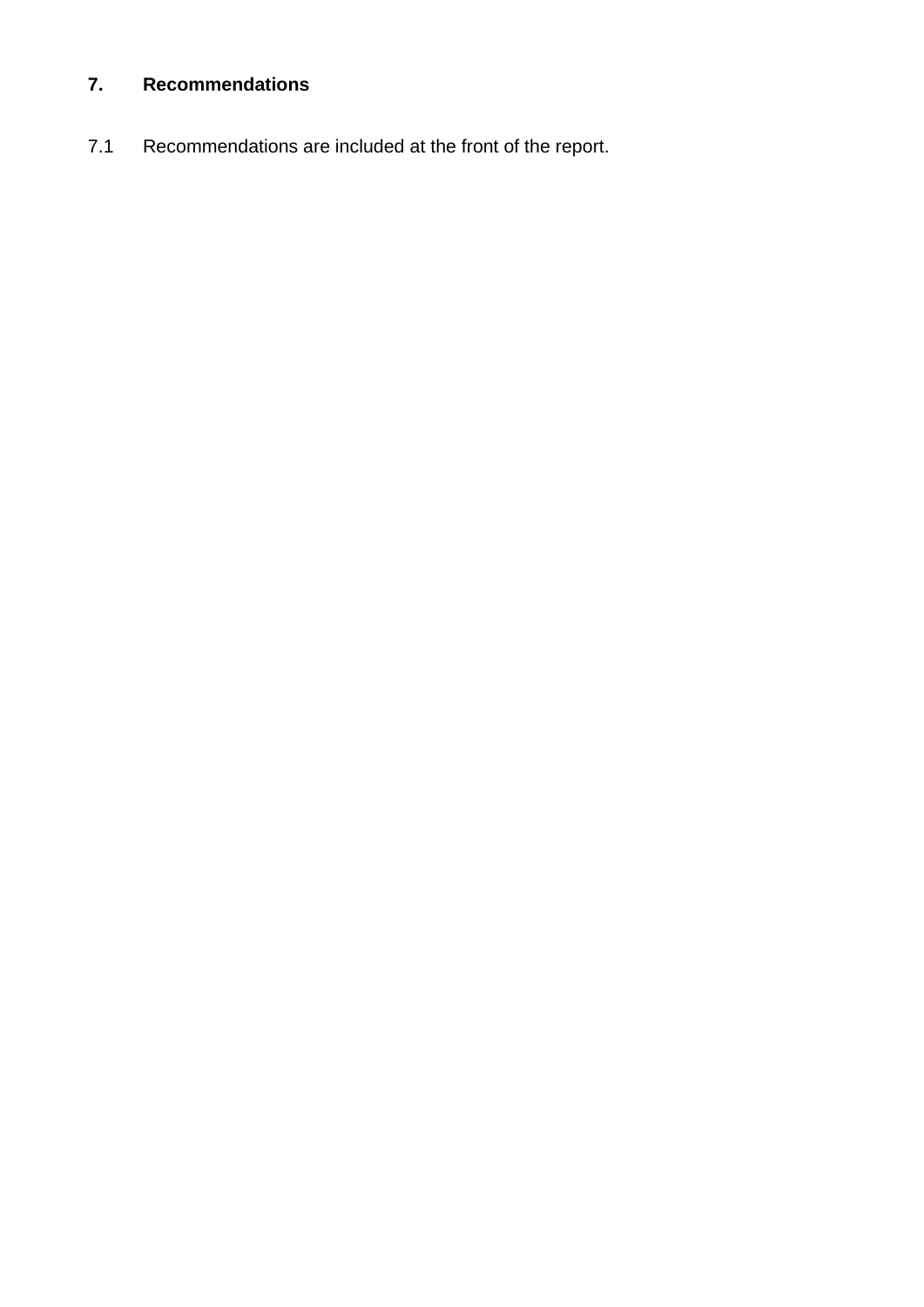| <b>Appendix 1</b>                                                                |                                       |                                                                  |                                         |  |
|----------------------------------------------------------------------------------|---------------------------------------|------------------------------------------------------------------|-----------------------------------------|--|
| <b>USABLE REVENUE RESERVES AND BALANCES</b><br>2021/22                           | Opening<br><b>Balance</b><br>01/04/21 | 2021/22<br><b>Planned</b><br>Use as<br>per<br>approved<br>budget | Projected<br><b>Balance</b><br>31/03/22 |  |
|                                                                                  | £000s                                 | £000s                                                            | £000s                                   |  |
| <b>GENERAL RESERVES</b>                                                          |                                       |                                                                  |                                         |  |
| <b>GMCA</b>                                                                      | $-4,245$                              |                                                                  | $-4,245$                                |  |
| Transport                                                                        | $-1,085$                              |                                                                  | $-1,085$                                |  |
| Mayoral & GMFRS                                                                  | $-12,093$                             |                                                                  | $-12,093$                               |  |
| Waste                                                                            | $-12,132$                             |                                                                  | $-12,132$                               |  |
| <b>TOTAL GENERAL RESERVES</b>                                                    | $-29,555$                             | $\bf{0}$                                                         | $-29,555$                               |  |
|                                                                                  |                                       |                                                                  |                                         |  |
| <b>EARMARKED RESERVES AND REVENUE GRANTS UNAPPLIED</b>                           |                                       |                                                                  |                                         |  |
|                                                                                  |                                       |                                                                  |                                         |  |
| <b>GMCA Earmarked Reserves</b>                                                   |                                       |                                                                  |                                         |  |
| <b>Business Rates Growth Pilot &amp; Levy</b><br>14-19                           | $-33,193$                             | 24,569                                                           | $-8,624$                                |  |
| 2017-18 EX Funding fo the LEP Reserve                                            | $-22$<br>$-340$                       |                                                                  | $-22$<br>$-340$                         |  |
| <b>Ageing Well</b>                                                               | $-830$                                |                                                                  | $-830$                                  |  |
| <b>Armed Forces</b>                                                              | -6                                    |                                                                  | -6                                      |  |
| <b>Business Growth Hub</b>                                                       | $-323$                                |                                                                  | $-323$                                  |  |
| Churchgate House Accommodation                                                   | $-700$                                |                                                                  | $-700$                                  |  |
| Digital Bootcamp managment fee                                                   | -49                                   |                                                                  | -49                                     |  |
| Domestic Energy                                                                  | $-45$                                 |                                                                  | -45                                     |  |
| <b>Economic Intelligence Gathering</b>                                           | $-150$                                |                                                                  | $-150$                                  |  |
| <b>Flexible Public Service Reform</b>                                            | $-11$                                 | $\overline{2}$                                                   | -9                                      |  |
| GM Age Hub                                                                       | $-38$                                 |                                                                  | $-38$                                   |  |
| <b>GM Connect</b>                                                                | $-693$                                | 171                                                              | $-522$                                  |  |
| <b>GM Covid Fund</b>                                                             | $-589$                                |                                                                  | $-589$                                  |  |
| <b>GM Skills for Employment Pilot</b>                                            | 0                                     |                                                                  | $\overline{0}$                          |  |
| <b>GPF-RGF Interest and Arrangement Fees</b>                                     | $-8,892$                              |                                                                  | $-8,892$                                |  |
| <b>Greater Manchester Resilience Forum</b>                                       | $-297$                                |                                                                  | $-297$                                  |  |
| <b>Housing Investment Fund</b>                                                   | $-10,987$                             | 1,000                                                            | $-9,987$                                |  |
| Independent inquality commission                                                 | $-152$                                | 68                                                               | -85                                     |  |
| Innovate UK (GM LIS)                                                             | -8                                    |                                                                  | -8                                      |  |
| Local data review                                                                | $-25$                                 |                                                                  | $-25$                                   |  |
| <b>MappingGM Funding</b>                                                         | $-10$                                 |                                                                  | $-10$                                   |  |
| Maternity Mental Health Services/ Perinatal Infant<br>Programme/School Readiness | $-53$                                 |                                                                  | -53                                     |  |
| <b>MHCLG Brexit Preparation</b>                                                  | $-88$                                 | 20                                                               | $-68$                                   |  |
| <b>NEDO</b>                                                                      | $-17$                                 |                                                                  | $-17$                                   |  |
| <b>Oldham Technical Project</b>                                                  | $-17$                                 |                                                                  | $-17$                                   |  |
| Pathways to Talking project contribution                                         | -10                                   |                                                                  | -10                                     |  |
| Personal, Health, Social and Economic (PHSE)                                     | $-11$                                 |                                                                  | $-11$                                   |  |
| <b>Pioneer City</b>                                                              | $-112$                                |                                                                  | $-112$                                  |  |
| <b>Regional Growth Fund Deposit Interest</b>                                     | $-113$                                |                                                                  | $-113$                                  |  |
| Rogue Landlord Funds                                                             | $-42$                                 |                                                                  | -42                                     |  |
| <b>Smart Sustems and Heat</b>                                                    | $-43$                                 |                                                                  | -43                                     |  |
| <b>Working Well- Trafford</b>                                                    | $-250$                                | 250                                                              | $\Omega$                                |  |
| <b>Working Well-Care and Support</b>                                             | $-365$                                | 242                                                              | $-122$                                  |  |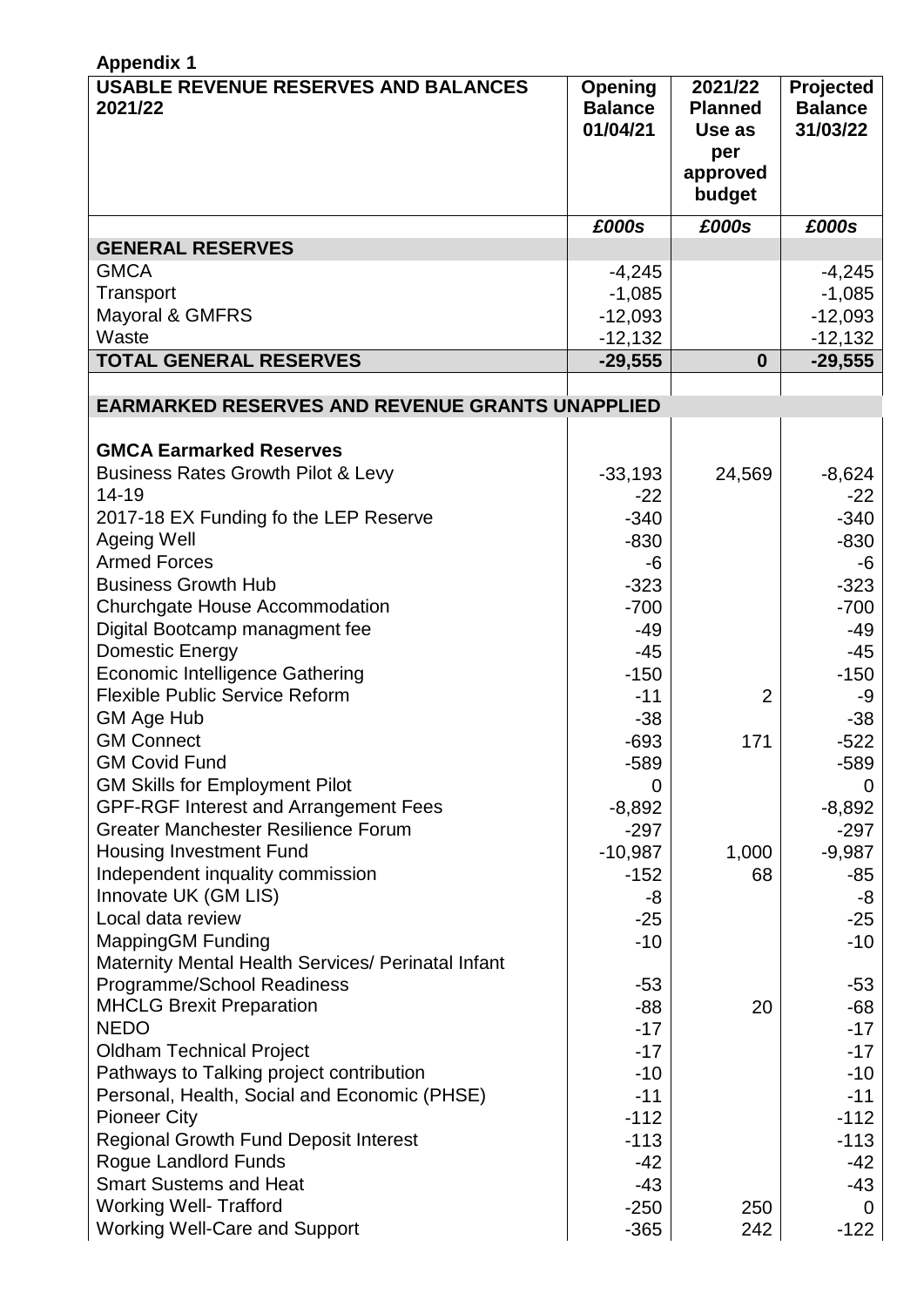|                                             | $-58,483$ | 26,322 | $-32,161$      |
|---------------------------------------------|-----------|--------|----------------|
| <b>GMCA Revenue Grants Unapplied</b>        |           |        |                |
| <b>Adult Education Budget Devolution</b>    | $-4,445$  |        | $-4,445$       |
| Age                                         | $-459$    |        | -459           |
| <b>BAME-5 Cities Project</b>                | $-13$     |        | $-13$          |
| <b>Brownfield Fund</b>                      | $-1,551$  |        | $-1,551$       |
| <b>Careers &amp; Enterprise Grant</b>       | -38       | 115    | 77             |
| <b>Changing Futures Programme</b>           | $-15$     |        | $-15$          |
| <b>City Deal</b>                            | $-1,128$  | 653    | $-475$         |
| <b>Creative Scale Up Project</b>            | $-365$    | 97     | $-268$         |
| Digital Funding (Alpha Projects)            | $-32$     |        | $-32$          |
| <b>GM Trailblazer</b>                       | $-38$     |        | $-38$          |
| <b>Growing Places Fund</b>                  | $-1,554$  |        | $-1,554$       |
| <b>Housing First Pilot</b>                  | $-466$    | 346    | $-120$         |
| LEP Strategic Plans Funding (LEP)           | $-396$    | 145    | $-251$         |
| <b>Life Chances</b>                         | $-4,715$  |        | $-4,715$       |
| <b>One Public Estate</b>                    | $-367$    |        | $-367$         |
| <b>Planning &amp; Delivery Fund</b>         | $-447$    | 55     | $-392$         |
| <b>Reform and Investment Fund</b>           | $-390$    |        | $-390$         |
| Rough Sleeper Initiative                    | $-80$     |        | $-80$          |
| <b>Smarter Cities</b>                       | $-69$     |        | $-69$          |
|                                             | $-24$     |        | $-24$          |
| Social Impact Bond<br><b>Youth Contract</b> |           |        |                |
|                                             | $-1,868$  |        | $-1,868$       |
|                                             | $-18,458$ | 1,411  | $-17,047$      |
| <b>Total GMCA</b>                           | $-76,942$ | 27,733 | -49,208        |
|                                             |           |        |                |
| <b>GMFRS - Earmarked Reserves</b>           |           |        |                |
| <b>Capital Reserve**</b>                    | $-10,600$ | 2,700  | $-7,900$       |
| Innovation and Partnership CYP              | $-127$    |        | $-127$         |
| <b>Restructuring Reserve</b>                | $-418$    |        | $-418$         |
| <b>Business Rates Reserve</b>               | $-1,605$  |        | $-1,605$       |
| <b>Insurance Reserve</b>                    | $-2,849$  |        | $-2,849$       |
| Arena Insurance                             | $-250$    | 250    | $\overline{0}$ |
| <b>Estates Facilities</b>                   | $-157$    |        | $-157$         |
| Earmarked Budgets Reserve - Summary         |           |        | Ü              |
| <b>EFAD Trainers</b>                        | $-122$    | 122    | $\overline{0}$ |
| <b>Emergency Response</b>                   | $-234$    |        | $-234$         |
| <b>ICT</b>                                  | $-300$    |        | $-300$         |
| Littleborough Funds                         | $-16$     |        | -16            |
| <b>MTA Capability</b>                       | $-81$     | 81     | 0              |
| <b>New Dimensions Grant</b>                 | $-23$     |        | $-23$          |
| People & Organisational Development         | $-34$     |        | $-34$          |
| <b>PFI Earmarked Reserve</b>                | $-131$    |        | $-131$         |
| <b>Prevention &amp; Protection</b>          | $-36$     |        | $-36$          |
| <b>Prevention Campaigns</b>                 | $-24$     |        | $-24$          |
| Safe Drive Stay Alive                       | $-15$     |        | $-15$          |
| <b>TDC Admin</b>                            | $-100$    | 100    | 0              |
| <b>Training Plan</b>                        | $-332$    |        | $-332$         |
| <b>Transformation Fund</b>                  | $-3,604$  |        | $-3,604$       |
|                                             | $-21,057$ | 3,253  | $-17,804$      |
| <b>GMFRS - Revenue Grants Unapplied</b>     |           |        |                |
|                                             |           |        |                |
| <b>Building Risk (High Rise)</b>            | -76       |        | -76            |
| COVID-19                                    | $-1,252$  |        | $-1,252$       |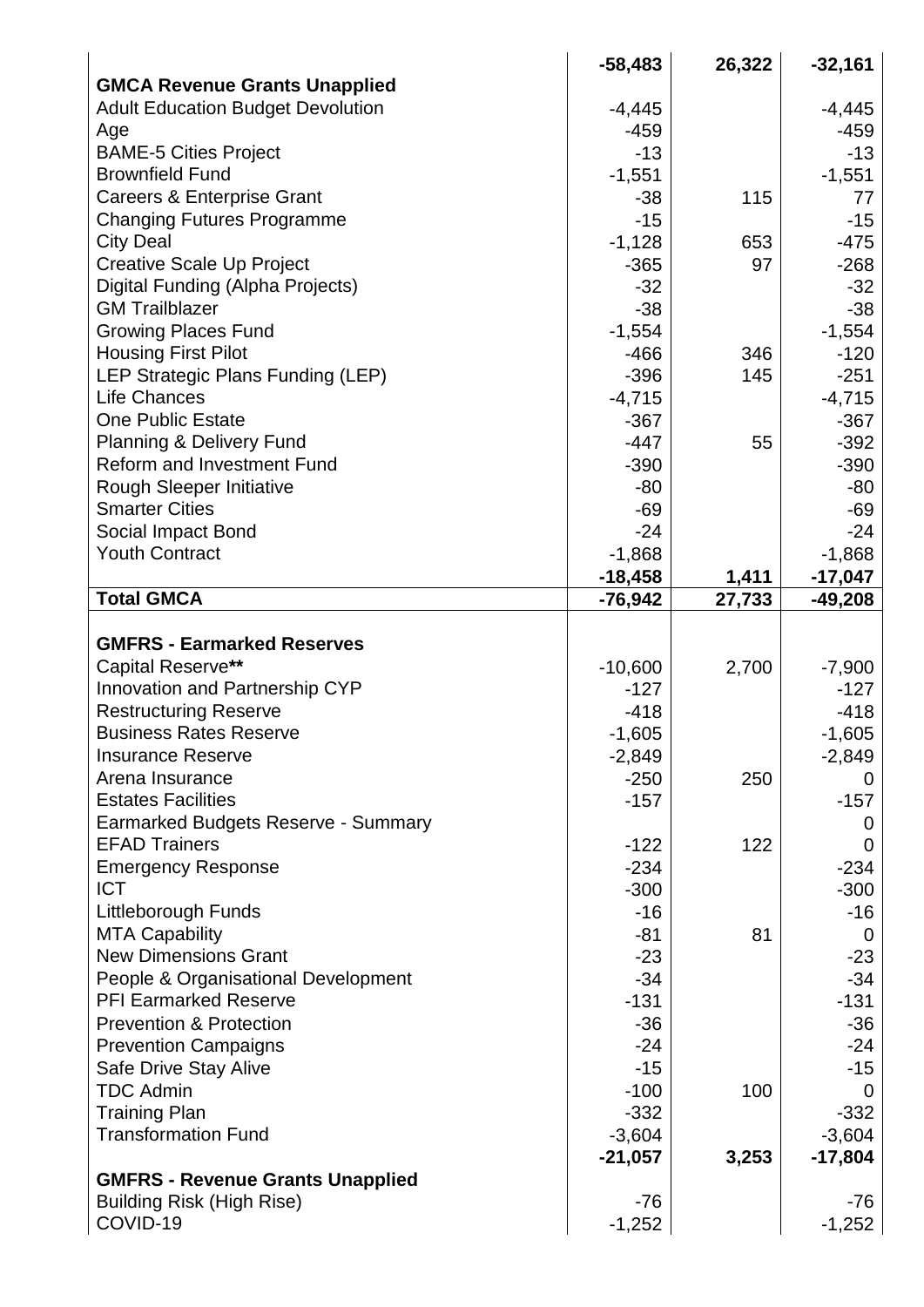| $-97$<br><b>Grenfell Infrastructure</b><br>$-97$<br>$-102$<br>$-102$<br><b>ISAR Grant</b><br><b>New Dimensions Grant</b><br>$-82$<br>$-82$<br>$-181$<br><b>New Risks Program</b><br>$-181$<br><b>NNDR Additional S31 Grant</b><br>$-4,891$<br>4,798<br>$-93$<br>$-141$<br>204<br><b>NNDR Compensation Grant</b><br>$-345$<br>$-113$<br>$-113$<br><b>Pension Admin Grant</b><br><b>Protection Board Accreditation Grant</b><br>$-66$<br>$-66$<br><b>Protection Uplift (High Risk)</b><br>$-157$<br>$-157$<br>Revenue Grants Unapplied - Summary<br>0<br>0<br><b>USAR Grant</b><br>$-214$<br>$-214$<br>Wigan funding - buses for Bury safety centre<br>-9<br>-9<br><b>WWRF (New Burdens Fund)</b><br>$-41$<br>$-41$<br>$-8,172$<br>5,002<br>$-3,170$<br><b>Total GMFRS</b><br>8,255<br>$-20,974$<br>-29,229<br><b>Mayoral Earmarked Reserves</b><br>A Bed Every Night<br>$-2,000$<br>2,000<br>$\Omega$<br><b>Our Pass Reserve</b><br>$-5,137$<br>$-7,021$<br>1,884<br>$-9,021$<br>$-5,137$<br>3,884<br><b>Mayoral Revenue Grants Unapplied</b><br><b>Bus Services Operators Grant</b><br>$-4,290$<br>2,750<br>$-1,540$<br><b>Council Tax Compensation Grant</b><br>$-319$<br>$-319$<br>$-4,609$<br>2,750<br>$-1,859$<br><b>Total Mayoral</b><br>$-13,630$<br>6,634<br>$-6,996$<br><b>Transport Earmarked Reserves</b><br>Capital Programme Reserve<br>6,060<br>$-88,891$<br>$-82,831$<br>Business Rates Top Up (needed for LGF)<br>$-35,483$<br>$-35,483$<br><b>HS2 Growth Strategy</b><br>0<br>0<br><b>Integrated Ticketing Reserve</b><br>$-11,703$<br>$-11,703$<br>6,060<br>$-136,077$<br>$-130,017$<br><b>Transport Revenue Grants Unapplied</b><br><b>Access Fund- Active Travel</b><br>$-3$<br>-3<br><b>Active Travel Fund</b><br>$-2,759$<br>$-2,759$<br><b>CCAG Evaluation</b><br>$-17$<br>$-17$<br>Cycle and Walking to Work Scheme 2018-19<br>$\Omega$<br>0<br>Cycling & Walking to Work<br>0<br>$\Omega$<br><b>Earnback Revenue</b><br>11,558<br>$-10,801$<br>$-22,359$<br><b>GM Clean Air Plan</b><br>$-2,921$<br>$-2,921$<br><b>Local Sustainable Transport Fund</b><br>$-191$<br>$-191$<br><b>Made Smarter</b><br>0<br>$\Omega$<br>Manchester Western Loop<br>$-332$<br>$-332$<br><b>SEMMMs Study</b><br>-9<br>-9<br><b>Total Transport Pilot Fund</b><br>$-7$<br>-7<br>$-28,598$<br>$-17,040$<br>11,558<br><b>Total Transport</b><br>$-164,675$<br>17,618<br>$-147,057$<br><b>Waste Earmarked Reserves</b><br><b>Waste Composition Analysis</b><br>0<br>0<br><b>Waste Engagement Activities Reserve</b><br>$-753$<br>$-753$ | <b>ESMCP</b>                       | $-548$   | $-548$   |
|------------------------------------------------------------------------------------------------------------------------------------------------------------------------------------------------------------------------------------------------------------------------------------------------------------------------------------------------------------------------------------------------------------------------------------------------------------------------------------------------------------------------------------------------------------------------------------------------------------------------------------------------------------------------------------------------------------------------------------------------------------------------------------------------------------------------------------------------------------------------------------------------------------------------------------------------------------------------------------------------------------------------------------------------------------------------------------------------------------------------------------------------------------------------------------------------------------------------------------------------------------------------------------------------------------------------------------------------------------------------------------------------------------------------------------------------------------------------------------------------------------------------------------------------------------------------------------------------------------------------------------------------------------------------------------------------------------------------------------------------------------------------------------------------------------------------------------------------------------------------------------------------------------------------------------------------------------------------------------------------------------------------------------------------------------------------------------------------------------------------------------------------------------------------------------------------------------------------------------------------------------------------------------------------------------------------------------------------------------------------------------------------------------------------------------------------------------------------------------------------------------------------------------------|------------------------------------|----------|----------|
|                                                                                                                                                                                                                                                                                                                                                                                                                                                                                                                                                                                                                                                                                                                                                                                                                                                                                                                                                                                                                                                                                                                                                                                                                                                                                                                                                                                                                                                                                                                                                                                                                                                                                                                                                                                                                                                                                                                                                                                                                                                                                                                                                                                                                                                                                                                                                                                                                                                                                                                                          |                                    |          |          |
|                                                                                                                                                                                                                                                                                                                                                                                                                                                                                                                                                                                                                                                                                                                                                                                                                                                                                                                                                                                                                                                                                                                                                                                                                                                                                                                                                                                                                                                                                                                                                                                                                                                                                                                                                                                                                                                                                                                                                                                                                                                                                                                                                                                                                                                                                                                                                                                                                                                                                                                                          |                                    |          |          |
|                                                                                                                                                                                                                                                                                                                                                                                                                                                                                                                                                                                                                                                                                                                                                                                                                                                                                                                                                                                                                                                                                                                                                                                                                                                                                                                                                                                                                                                                                                                                                                                                                                                                                                                                                                                                                                                                                                                                                                                                                                                                                                                                                                                                                                                                                                                                                                                                                                                                                                                                          |                                    |          |          |
|                                                                                                                                                                                                                                                                                                                                                                                                                                                                                                                                                                                                                                                                                                                                                                                                                                                                                                                                                                                                                                                                                                                                                                                                                                                                                                                                                                                                                                                                                                                                                                                                                                                                                                                                                                                                                                                                                                                                                                                                                                                                                                                                                                                                                                                                                                                                                                                                                                                                                                                                          |                                    |          |          |
|                                                                                                                                                                                                                                                                                                                                                                                                                                                                                                                                                                                                                                                                                                                                                                                                                                                                                                                                                                                                                                                                                                                                                                                                                                                                                                                                                                                                                                                                                                                                                                                                                                                                                                                                                                                                                                                                                                                                                                                                                                                                                                                                                                                                                                                                                                                                                                                                                                                                                                                                          |                                    |          |          |
|                                                                                                                                                                                                                                                                                                                                                                                                                                                                                                                                                                                                                                                                                                                                                                                                                                                                                                                                                                                                                                                                                                                                                                                                                                                                                                                                                                                                                                                                                                                                                                                                                                                                                                                                                                                                                                                                                                                                                                                                                                                                                                                                                                                                                                                                                                                                                                                                                                                                                                                                          |                                    |          |          |
|                                                                                                                                                                                                                                                                                                                                                                                                                                                                                                                                                                                                                                                                                                                                                                                                                                                                                                                                                                                                                                                                                                                                                                                                                                                                                                                                                                                                                                                                                                                                                                                                                                                                                                                                                                                                                                                                                                                                                                                                                                                                                                                                                                                                                                                                                                                                                                                                                                                                                                                                          |                                    |          |          |
|                                                                                                                                                                                                                                                                                                                                                                                                                                                                                                                                                                                                                                                                                                                                                                                                                                                                                                                                                                                                                                                                                                                                                                                                                                                                                                                                                                                                                                                                                                                                                                                                                                                                                                                                                                                                                                                                                                                                                                                                                                                                                                                                                                                                                                                                                                                                                                                                                                                                                                                                          |                                    |          |          |
|                                                                                                                                                                                                                                                                                                                                                                                                                                                                                                                                                                                                                                                                                                                                                                                                                                                                                                                                                                                                                                                                                                                                                                                                                                                                                                                                                                                                                                                                                                                                                                                                                                                                                                                                                                                                                                                                                                                                                                                                                                                                                                                                                                                                                                                                                                                                                                                                                                                                                                                                          |                                    |          |          |
|                                                                                                                                                                                                                                                                                                                                                                                                                                                                                                                                                                                                                                                                                                                                                                                                                                                                                                                                                                                                                                                                                                                                                                                                                                                                                                                                                                                                                                                                                                                                                                                                                                                                                                                                                                                                                                                                                                                                                                                                                                                                                                                                                                                                                                                                                                                                                                                                                                                                                                                                          |                                    |          |          |
|                                                                                                                                                                                                                                                                                                                                                                                                                                                                                                                                                                                                                                                                                                                                                                                                                                                                                                                                                                                                                                                                                                                                                                                                                                                                                                                                                                                                                                                                                                                                                                                                                                                                                                                                                                                                                                                                                                                                                                                                                                                                                                                                                                                                                                                                                                                                                                                                                                                                                                                                          |                                    |          |          |
|                                                                                                                                                                                                                                                                                                                                                                                                                                                                                                                                                                                                                                                                                                                                                                                                                                                                                                                                                                                                                                                                                                                                                                                                                                                                                                                                                                                                                                                                                                                                                                                                                                                                                                                                                                                                                                                                                                                                                                                                                                                                                                                                                                                                                                                                                                                                                                                                                                                                                                                                          |                                    |          |          |
|                                                                                                                                                                                                                                                                                                                                                                                                                                                                                                                                                                                                                                                                                                                                                                                                                                                                                                                                                                                                                                                                                                                                                                                                                                                                                                                                                                                                                                                                                                                                                                                                                                                                                                                                                                                                                                                                                                                                                                                                                                                                                                                                                                                                                                                                                                                                                                                                                                                                                                                                          |                                    |          |          |
|                                                                                                                                                                                                                                                                                                                                                                                                                                                                                                                                                                                                                                                                                                                                                                                                                                                                                                                                                                                                                                                                                                                                                                                                                                                                                                                                                                                                                                                                                                                                                                                                                                                                                                                                                                                                                                                                                                                                                                                                                                                                                                                                                                                                                                                                                                                                                                                                                                                                                                                                          |                                    |          |          |
|                                                                                                                                                                                                                                                                                                                                                                                                                                                                                                                                                                                                                                                                                                                                                                                                                                                                                                                                                                                                                                                                                                                                                                                                                                                                                                                                                                                                                                                                                                                                                                                                                                                                                                                                                                                                                                                                                                                                                                                                                                                                                                                                                                                                                                                                                                                                                                                                                                                                                                                                          |                                    |          |          |
|                                                                                                                                                                                                                                                                                                                                                                                                                                                                                                                                                                                                                                                                                                                                                                                                                                                                                                                                                                                                                                                                                                                                                                                                                                                                                                                                                                                                                                                                                                                                                                                                                                                                                                                                                                                                                                                                                                                                                                                                                                                                                                                                                                                                                                                                                                                                                                                                                                                                                                                                          |                                    |          |          |
|                                                                                                                                                                                                                                                                                                                                                                                                                                                                                                                                                                                                                                                                                                                                                                                                                                                                                                                                                                                                                                                                                                                                                                                                                                                                                                                                                                                                                                                                                                                                                                                                                                                                                                                                                                                                                                                                                                                                                                                                                                                                                                                                                                                                                                                                                                                                                                                                                                                                                                                                          |                                    |          |          |
|                                                                                                                                                                                                                                                                                                                                                                                                                                                                                                                                                                                                                                                                                                                                                                                                                                                                                                                                                                                                                                                                                                                                                                                                                                                                                                                                                                                                                                                                                                                                                                                                                                                                                                                                                                                                                                                                                                                                                                                                                                                                                                                                                                                                                                                                                                                                                                                                                                                                                                                                          |                                    |          |          |
|                                                                                                                                                                                                                                                                                                                                                                                                                                                                                                                                                                                                                                                                                                                                                                                                                                                                                                                                                                                                                                                                                                                                                                                                                                                                                                                                                                                                                                                                                                                                                                                                                                                                                                                                                                                                                                                                                                                                                                                                                                                                                                                                                                                                                                                                                                                                                                                                                                                                                                                                          |                                    |          |          |
|                                                                                                                                                                                                                                                                                                                                                                                                                                                                                                                                                                                                                                                                                                                                                                                                                                                                                                                                                                                                                                                                                                                                                                                                                                                                                                                                                                                                                                                                                                                                                                                                                                                                                                                                                                                                                                                                                                                                                                                                                                                                                                                                                                                                                                                                                                                                                                                                                                                                                                                                          |                                    |          |          |
|                                                                                                                                                                                                                                                                                                                                                                                                                                                                                                                                                                                                                                                                                                                                                                                                                                                                                                                                                                                                                                                                                                                                                                                                                                                                                                                                                                                                                                                                                                                                                                                                                                                                                                                                                                                                                                                                                                                                                                                                                                                                                                                                                                                                                                                                                                                                                                                                                                                                                                                                          |                                    |          |          |
|                                                                                                                                                                                                                                                                                                                                                                                                                                                                                                                                                                                                                                                                                                                                                                                                                                                                                                                                                                                                                                                                                                                                                                                                                                                                                                                                                                                                                                                                                                                                                                                                                                                                                                                                                                                                                                                                                                                                                                                                                                                                                                                                                                                                                                                                                                                                                                                                                                                                                                                                          |                                    |          |          |
|                                                                                                                                                                                                                                                                                                                                                                                                                                                                                                                                                                                                                                                                                                                                                                                                                                                                                                                                                                                                                                                                                                                                                                                                                                                                                                                                                                                                                                                                                                                                                                                                                                                                                                                                                                                                                                                                                                                                                                                                                                                                                                                                                                                                                                                                                                                                                                                                                                                                                                                                          |                                    |          |          |
|                                                                                                                                                                                                                                                                                                                                                                                                                                                                                                                                                                                                                                                                                                                                                                                                                                                                                                                                                                                                                                                                                                                                                                                                                                                                                                                                                                                                                                                                                                                                                                                                                                                                                                                                                                                                                                                                                                                                                                                                                                                                                                                                                                                                                                                                                                                                                                                                                                                                                                                                          |                                    |          |          |
|                                                                                                                                                                                                                                                                                                                                                                                                                                                                                                                                                                                                                                                                                                                                                                                                                                                                                                                                                                                                                                                                                                                                                                                                                                                                                                                                                                                                                                                                                                                                                                                                                                                                                                                                                                                                                                                                                                                                                                                                                                                                                                                                                                                                                                                                                                                                                                                                                                                                                                                                          |                                    |          |          |
|                                                                                                                                                                                                                                                                                                                                                                                                                                                                                                                                                                                                                                                                                                                                                                                                                                                                                                                                                                                                                                                                                                                                                                                                                                                                                                                                                                                                                                                                                                                                                                                                                                                                                                                                                                                                                                                                                                                                                                                                                                                                                                                                                                                                                                                                                                                                                                                                                                                                                                                                          |                                    |          |          |
|                                                                                                                                                                                                                                                                                                                                                                                                                                                                                                                                                                                                                                                                                                                                                                                                                                                                                                                                                                                                                                                                                                                                                                                                                                                                                                                                                                                                                                                                                                                                                                                                                                                                                                                                                                                                                                                                                                                                                                                                                                                                                                                                                                                                                                                                                                                                                                                                                                                                                                                                          |                                    |          |          |
|                                                                                                                                                                                                                                                                                                                                                                                                                                                                                                                                                                                                                                                                                                                                                                                                                                                                                                                                                                                                                                                                                                                                                                                                                                                                                                                                                                                                                                                                                                                                                                                                                                                                                                                                                                                                                                                                                                                                                                                                                                                                                                                                                                                                                                                                                                                                                                                                                                                                                                                                          |                                    |          |          |
|                                                                                                                                                                                                                                                                                                                                                                                                                                                                                                                                                                                                                                                                                                                                                                                                                                                                                                                                                                                                                                                                                                                                                                                                                                                                                                                                                                                                                                                                                                                                                                                                                                                                                                                                                                                                                                                                                                                                                                                                                                                                                                                                                                                                                                                                                                                                                                                                                                                                                                                                          |                                    |          |          |
|                                                                                                                                                                                                                                                                                                                                                                                                                                                                                                                                                                                                                                                                                                                                                                                                                                                                                                                                                                                                                                                                                                                                                                                                                                                                                                                                                                                                                                                                                                                                                                                                                                                                                                                                                                                                                                                                                                                                                                                                                                                                                                                                                                                                                                                                                                                                                                                                                                                                                                                                          |                                    |          |          |
|                                                                                                                                                                                                                                                                                                                                                                                                                                                                                                                                                                                                                                                                                                                                                                                                                                                                                                                                                                                                                                                                                                                                                                                                                                                                                                                                                                                                                                                                                                                                                                                                                                                                                                                                                                                                                                                                                                                                                                                                                                                                                                                                                                                                                                                                                                                                                                                                                                                                                                                                          |                                    |          |          |
|                                                                                                                                                                                                                                                                                                                                                                                                                                                                                                                                                                                                                                                                                                                                                                                                                                                                                                                                                                                                                                                                                                                                                                                                                                                                                                                                                                                                                                                                                                                                                                                                                                                                                                                                                                                                                                                                                                                                                                                                                                                                                                                                                                                                                                                                                                                                                                                                                                                                                                                                          |                                    |          |          |
|                                                                                                                                                                                                                                                                                                                                                                                                                                                                                                                                                                                                                                                                                                                                                                                                                                                                                                                                                                                                                                                                                                                                                                                                                                                                                                                                                                                                                                                                                                                                                                                                                                                                                                                                                                                                                                                                                                                                                                                                                                                                                                                                                                                                                                                                                                                                                                                                                                                                                                                                          |                                    |          |          |
|                                                                                                                                                                                                                                                                                                                                                                                                                                                                                                                                                                                                                                                                                                                                                                                                                                                                                                                                                                                                                                                                                                                                                                                                                                                                                                                                                                                                                                                                                                                                                                                                                                                                                                                                                                                                                                                                                                                                                                                                                                                                                                                                                                                                                                                                                                                                                                                                                                                                                                                                          |                                    |          |          |
|                                                                                                                                                                                                                                                                                                                                                                                                                                                                                                                                                                                                                                                                                                                                                                                                                                                                                                                                                                                                                                                                                                                                                                                                                                                                                                                                                                                                                                                                                                                                                                                                                                                                                                                                                                                                                                                                                                                                                                                                                                                                                                                                                                                                                                                                                                                                                                                                                                                                                                                                          |                                    |          |          |
|                                                                                                                                                                                                                                                                                                                                                                                                                                                                                                                                                                                                                                                                                                                                                                                                                                                                                                                                                                                                                                                                                                                                                                                                                                                                                                                                                                                                                                                                                                                                                                                                                                                                                                                                                                                                                                                                                                                                                                                                                                                                                                                                                                                                                                                                                                                                                                                                                                                                                                                                          |                                    |          |          |
|                                                                                                                                                                                                                                                                                                                                                                                                                                                                                                                                                                                                                                                                                                                                                                                                                                                                                                                                                                                                                                                                                                                                                                                                                                                                                                                                                                                                                                                                                                                                                                                                                                                                                                                                                                                                                                                                                                                                                                                                                                                                                                                                                                                                                                                                                                                                                                                                                                                                                                                                          |                                    |          |          |
|                                                                                                                                                                                                                                                                                                                                                                                                                                                                                                                                                                                                                                                                                                                                                                                                                                                                                                                                                                                                                                                                                                                                                                                                                                                                                                                                                                                                                                                                                                                                                                                                                                                                                                                                                                                                                                                                                                                                                                                                                                                                                                                                                                                                                                                                                                                                                                                                                                                                                                                                          |                                    |          |          |
|                                                                                                                                                                                                                                                                                                                                                                                                                                                                                                                                                                                                                                                                                                                                                                                                                                                                                                                                                                                                                                                                                                                                                                                                                                                                                                                                                                                                                                                                                                                                                                                                                                                                                                                                                                                                                                                                                                                                                                                                                                                                                                                                                                                                                                                                                                                                                                                                                                                                                                                                          |                                    |          |          |
|                                                                                                                                                                                                                                                                                                                                                                                                                                                                                                                                                                                                                                                                                                                                                                                                                                                                                                                                                                                                                                                                                                                                                                                                                                                                                                                                                                                                                                                                                                                                                                                                                                                                                                                                                                                                                                                                                                                                                                                                                                                                                                                                                                                                                                                                                                                                                                                                                                                                                                                                          |                                    |          |          |
|                                                                                                                                                                                                                                                                                                                                                                                                                                                                                                                                                                                                                                                                                                                                                                                                                                                                                                                                                                                                                                                                                                                                                                                                                                                                                                                                                                                                                                                                                                                                                                                                                                                                                                                                                                                                                                                                                                                                                                                                                                                                                                                                                                                                                                                                                                                                                                                                                                                                                                                                          |                                    |          |          |
|                                                                                                                                                                                                                                                                                                                                                                                                                                                                                                                                                                                                                                                                                                                                                                                                                                                                                                                                                                                                                                                                                                                                                                                                                                                                                                                                                                                                                                                                                                                                                                                                                                                                                                                                                                                                                                                                                                                                                                                                                                                                                                                                                                                                                                                                                                                                                                                                                                                                                                                                          |                                    |          |          |
|                                                                                                                                                                                                                                                                                                                                                                                                                                                                                                                                                                                                                                                                                                                                                                                                                                                                                                                                                                                                                                                                                                                                                                                                                                                                                                                                                                                                                                                                                                                                                                                                                                                                                                                                                                                                                                                                                                                                                                                                                                                                                                                                                                                                                                                                                                                                                                                                                                                                                                                                          |                                    |          |          |
|                                                                                                                                                                                                                                                                                                                                                                                                                                                                                                                                                                                                                                                                                                                                                                                                                                                                                                                                                                                                                                                                                                                                                                                                                                                                                                                                                                                                                                                                                                                                                                                                                                                                                                                                                                                                                                                                                                                                                                                                                                                                                                                                                                                                                                                                                                                                                                                                                                                                                                                                          |                                    |          |          |
|                                                                                                                                                                                                                                                                                                                                                                                                                                                                                                                                                                                                                                                                                                                                                                                                                                                                                                                                                                                                                                                                                                                                                                                                                                                                                                                                                                                                                                                                                                                                                                                                                                                                                                                                                                                                                                                                                                                                                                                                                                                                                                                                                                                                                                                                                                                                                                                                                                                                                                                                          |                                    |          |          |
|                                                                                                                                                                                                                                                                                                                                                                                                                                                                                                                                                                                                                                                                                                                                                                                                                                                                                                                                                                                                                                                                                                                                                                                                                                                                                                                                                                                                                                                                                                                                                                                                                                                                                                                                                                                                                                                                                                                                                                                                                                                                                                                                                                                                                                                                                                                                                                                                                                                                                                                                          |                                    |          |          |
|                                                                                                                                                                                                                                                                                                                                                                                                                                                                                                                                                                                                                                                                                                                                                                                                                                                                                                                                                                                                                                                                                                                                                                                                                                                                                                                                                                                                                                                                                                                                                                                                                                                                                                                                                                                                                                                                                                                                                                                                                                                                                                                                                                                                                                                                                                                                                                                                                                                                                                                                          |                                    |          |          |
|                                                                                                                                                                                                                                                                                                                                                                                                                                                                                                                                                                                                                                                                                                                                                                                                                                                                                                                                                                                                                                                                                                                                                                                                                                                                                                                                                                                                                                                                                                                                                                                                                                                                                                                                                                                                                                                                                                                                                                                                                                                                                                                                                                                                                                                                                                                                                                                                                                                                                                                                          |                                    |          |          |
|                                                                                                                                                                                                                                                                                                                                                                                                                                                                                                                                                                                                                                                                                                                                                                                                                                                                                                                                                                                                                                                                                                                                                                                                                                                                                                                                                                                                                                                                                                                                                                                                                                                                                                                                                                                                                                                                                                                                                                                                                                                                                                                                                                                                                                                                                                                                                                                                                                                                                                                                          |                                    |          |          |
|                                                                                                                                                                                                                                                                                                                                                                                                                                                                                                                                                                                                                                                                                                                                                                                                                                                                                                                                                                                                                                                                                                                                                                                                                                                                                                                                                                                                                                                                                                                                                                                                                                                                                                                                                                                                                                                                                                                                                                                                                                                                                                                                                                                                                                                                                                                                                                                                                                                                                                                                          |                                    |          |          |
|                                                                                                                                                                                                                                                                                                                                                                                                                                                                                                                                                                                                                                                                                                                                                                                                                                                                                                                                                                                                                                                                                                                                                                                                                                                                                                                                                                                                                                                                                                                                                                                                                                                                                                                                                                                                                                                                                                                                                                                                                                                                                                                                                                                                                                                                                                                                                                                                                                                                                                                                          | <b>Waste Interest Rate Reserve</b> | $-2,000$ | $-2,000$ |